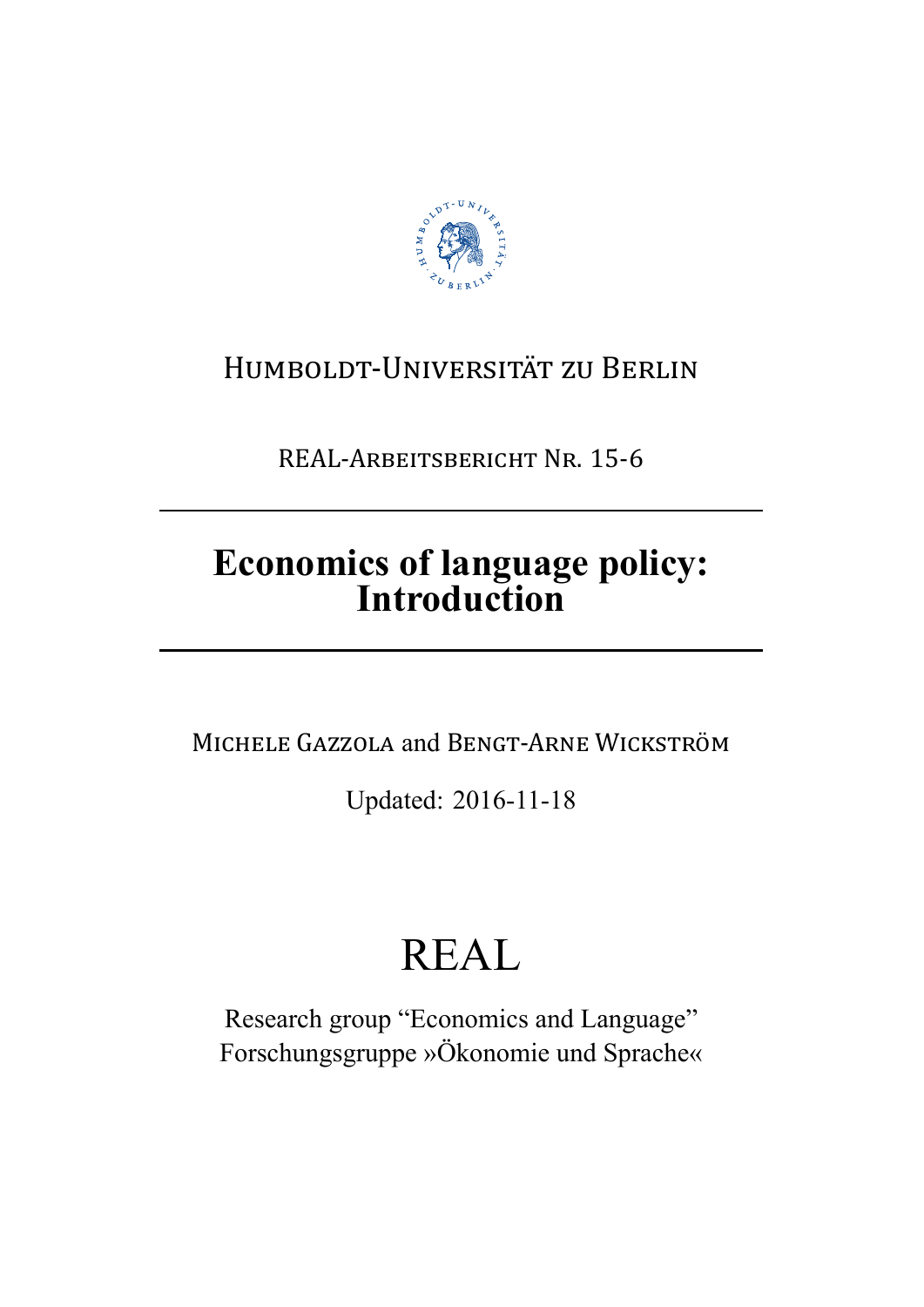# Economics of language policy: Introduction<sup>\*</sup>

MICHELE GAZZOLA<sup>a</sup> and BENGT-ARNE WICKSTRÖM<sup>b</sup>

<sup>a</sup>*Humboldt-Universität zu Berlin* <sup>b</sup>*Andrássy-Universität Budapest*

This essay has been published as:

<sup>\*</sup>Part of this work has been carried out in the Research group "Economics and language" in Berlin, with which both authors are associated. The group is receiving funding from the European Union's Seventh Framework Program (Project MIME – grant agreement 613344). This support is gratefully acknowledged.

GAZZOLA, MICHELE and BENGT-ARNE WICKSTRÖM (2016). "Introduction". In: *The economics of language policy*. Edited by MICHELE GAZZOLA and BENGT-ARNE WICKSTRÖM. Cambridge: MIT Press: 1–18.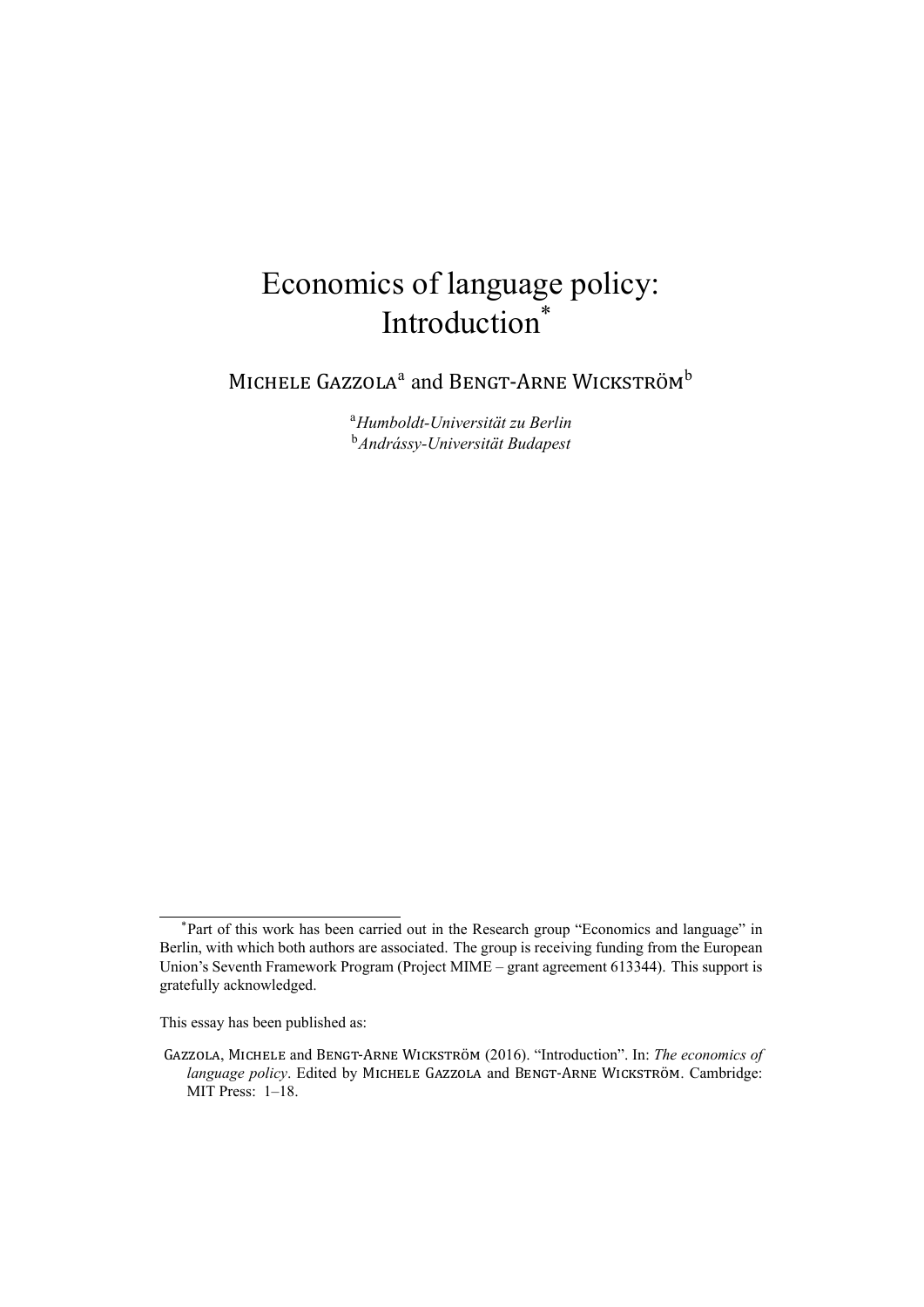## **Economics and Language Policy**

In the last decades the world has experienced several major changes that had an impact on linguistic diversity, and on the way language is perceived by individuals. Increasing international economic integration (sometimes referred to as "globalization") has emphasized the need for companies to look beyond their national borders and domestic markets and the necessity of new international rules to guide this process.. The World Trade Organization, for example, was founded in 1995. Supranational political integration has become stronger. At the European level, the Treaty of Maastricht, signed in 1992, followed by other agreements, has deepened the process of European integration, increased the importance of the European Union, improved the mobility of labor in the continent, and led to the monetary union of several European states. On the top of that, three EU enlargements (2004, 2007, and 2013) have almost doubled the number of member states in less than ten years, and increased the EU population by about 30 percent.

Mobility and migration flows have become more intense. For example, between 1980 and 2013 the percentage of immigrants on the total population of the United States rose from 6.2 to 13.1 percent;1 at the international level the number of students in tertiary education enrolled outside their country of citizenship increased from 0.8 million in 1975 to 4.5 million in 2012 (Bonino, Ciaramella, and Corno 2010). In Europe, the Schengen Agreement signed in 1995 led to the creation of Europe's borderless area in which EU citizens can freely move and live. In 2012, according to official Eurostat data, the EU foreign population, that is, people residing in a EU member state with citizenship of a non–EU member state, was 20.7 million, representing 4.1 percent of the total European population.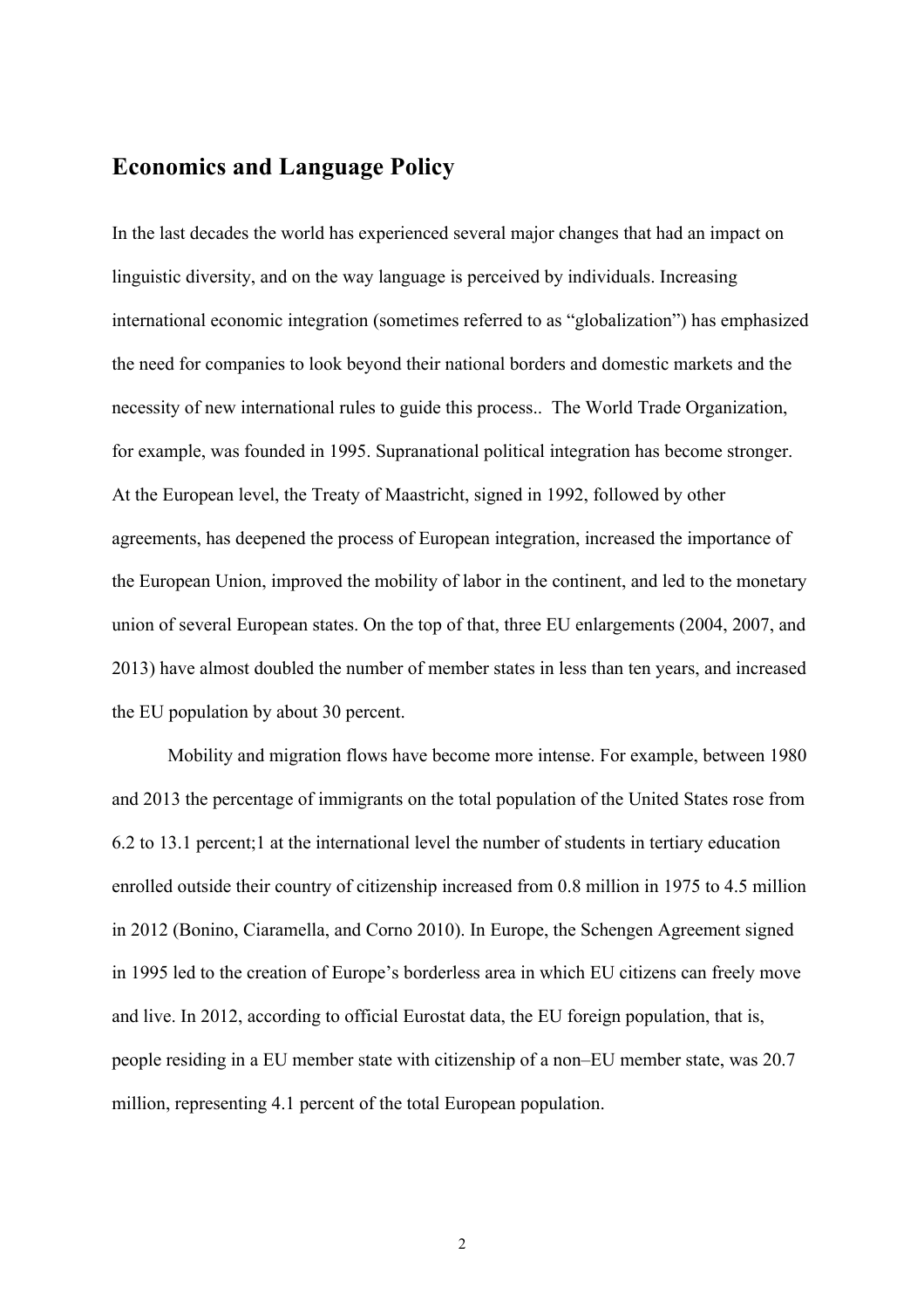Since the end of the cold war, many ethnic minorities have been involved in processes of revitalizing their local identities and traditions, occasionally as a reaction to globalization itself. This has entailed an increase in the demand of political autonomy, which in some cases led to political independence (e.g., the states of the former Soviet Union or Yugoslavia) or a quest for such an independence (e.g., Catalonia and Scotland). More recently, with major technological advances in t information and communication technologies (ICT), cross-border communication has become easier than ever.

As a result of these trends the occasions of contact and therefore of potential conflict (Nelde 1987) between languages have increased, and the range of problems raised by the diversity of languages in international economic and political integration processes calls upon new solutions to manage linguistic diversity. Hence the range of issues at stake does not include only habitual questions such as the relationship between language, culture and identity. It includes recent topical issues such as transnational labor mobility, trade, internationalization of higher education and access to scientific knowledge, social inclusion of migrants, companies' international competitiveness, and democratic control of supranational organizations such as the European Union or multilingual countries such as India or South Africa.

Many of the phenomena presented have a linguistic dimension, but they are essentially political, economic, and social in their nature. Hence the type and the complexity of the issues at hand require an interdisciplinary approach; economics can provide useful inputs in this respect. Yet, on the one hand, economists often tend to work in isolation, in the sense that they are relatively little open to contributions from other disciplines. Language, in particular, is not seen as an important or fundamental variable in explaining human behavior; at best, it is simple communication tool. On the other hand, as Ricento (2006b) notes,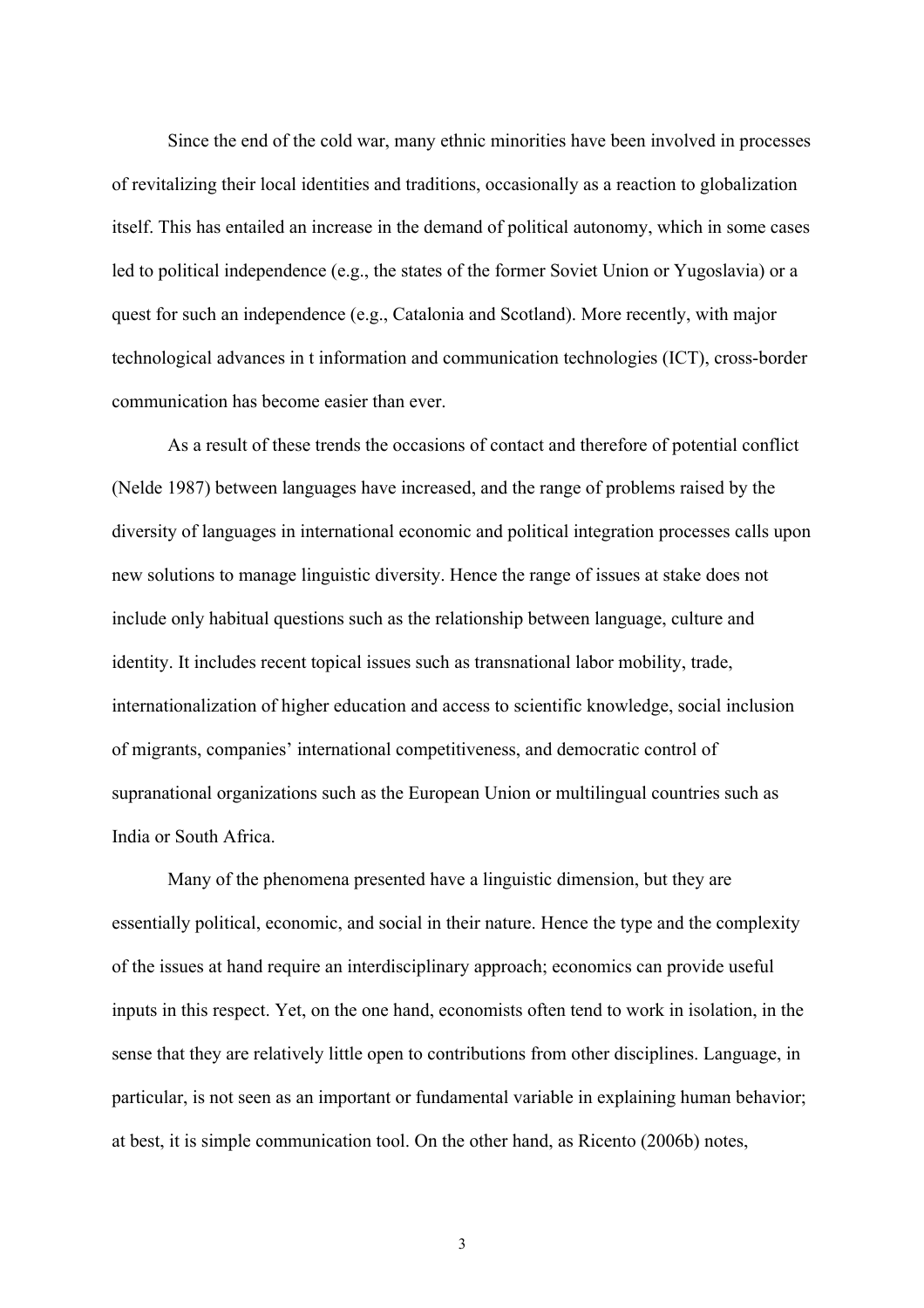sociolinguists and applied linguists have little training in the social sciences, and sometimes formal modeling and/or empirical analysis describing or explaining language behavior are viewed, in some quarters of the discipline, as too reductionist.

The purpose of this book is to contribute to the interdisciplinary research on languages in society and to strengthen intellectual exchanges among social scientists and applied linguists. The concept of *language policy* (or *language planning*)2 offers a possible common framework among disciplines and a shared research area for linguists, economists, and social scientists in general. Language policies are increasingly acknowledged as being a necessary component of many decisions taken in several policy areas. Let us mention some examples: language policy in education affects the supply of linguistic skills available in a given labor market, and it can influence workers' transitional mobility decisions; language policies adopted by universities condition the access to knowledge for students; by giving official status to some languages and not to others, national and international organizations can reduce or improve the capabilities of citizens to exert democratic control over such organizations; language planning at the state level can modify the rights of ethnic minorities; inequalities related to translation requirements for patents or trademarks can create inequalities as regards the costs faced by companies; this in turn may bias competition.

Hence the type and the range of questions raised by some of the trends discussed above call upon innovative, efficient, and fair language policies to manage linguistic diversity at several levels, and therefore upon interdisciplinary research to support decision-making. It should be noted that the potential contribution of economics and policy analysis to the study, the design and the evaluation of language policies was already clear to sociolinguists in the 1970s, but the role of economics in language planning remained marginal for roughly twenty years.3 All this began to change in the 1990s, when a growing number of social scientists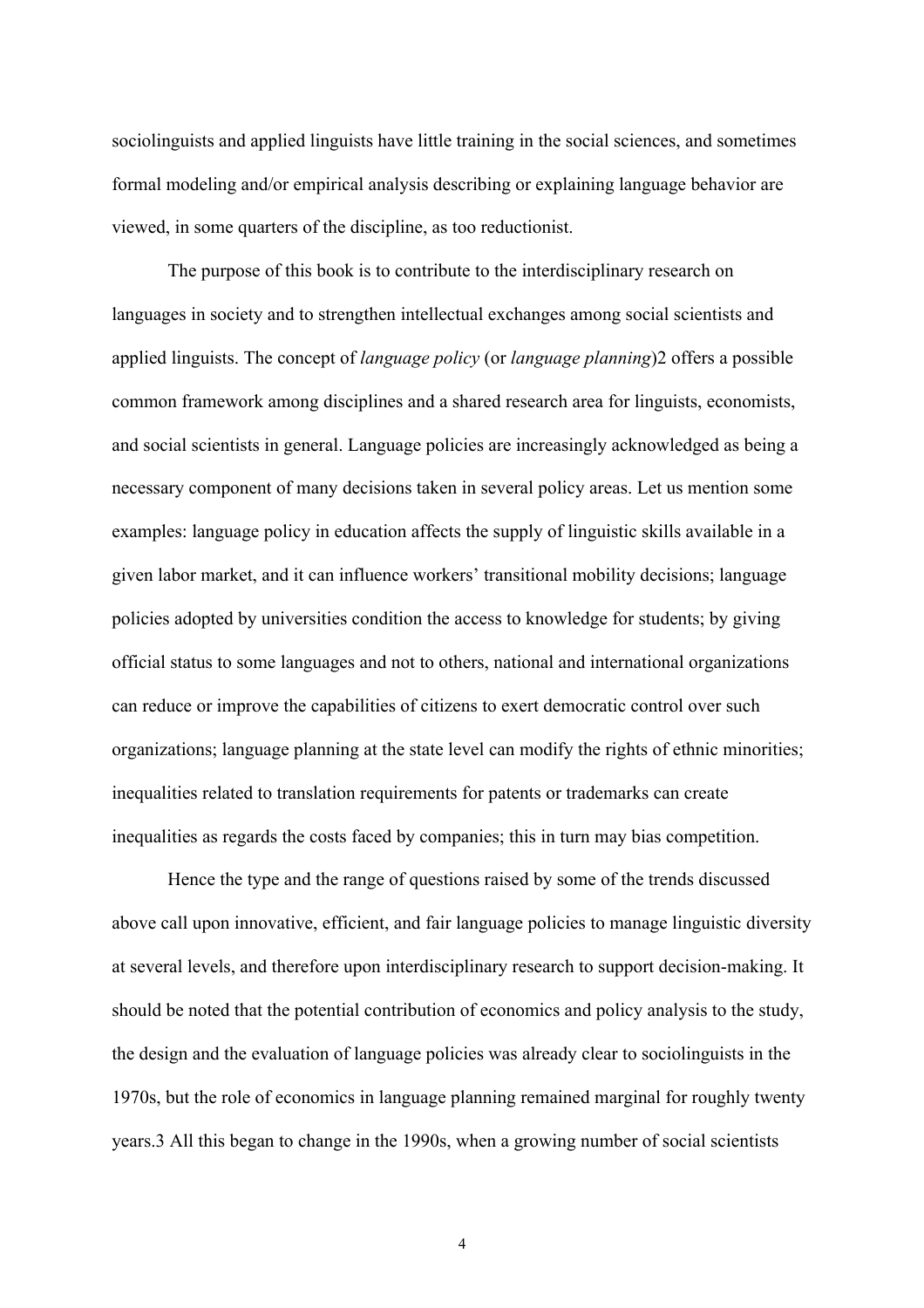started to be more often involved in research on language in society and in the economy, and where different applied linguists felt the need for new inputs from the social sciences. As a result, an interdisciplinary dialogue started, and this book aims at promoting such a dialogue. By interdisciplinary dialogue, we mean an academic debate in which scholars are truly open to methodological approaches and theoretical constructs from other disciplines, and in which they are ready to use the result of this exchange to broaden and enrich their own work.

The contributions to this book are the result of a workshop on "The Economics of Language Policy" organized as part of the CESifo Venice Summer Institute at Venice International University on July 26–27, 2013.4 The workshop brought together economists with sociolinguists, political scientists, and sociologists, as well as scientists from other disciplines, but without removing the focus of the workshop on economics. The conference enabled a scientific exchange on language-policy issues from different methodological perspectives, furthering the development of the field of economics and language and strengthening its theoretical and empirical connections to research on language policy and planning. The result is a book that covers several subjects of interest to economists, to social scientists in general, and to scholars in language policy and planning alike. The book also touches different geographical areas, including Europe, some African countries, India, Canada, Kazakhstan, Indonesia, as well as some Central American countries. The book therefore encompasses an accessible guide to and an analytical bibliography of the economics of language, and several contributions increase the stock of knowledge upon which language policies can be designed and implemented. In order to make the empirical analyses or theoretical models in this book as accessible as possible to scholars from different academic traditions, in different chapters the authors included intuitive explanations of the results .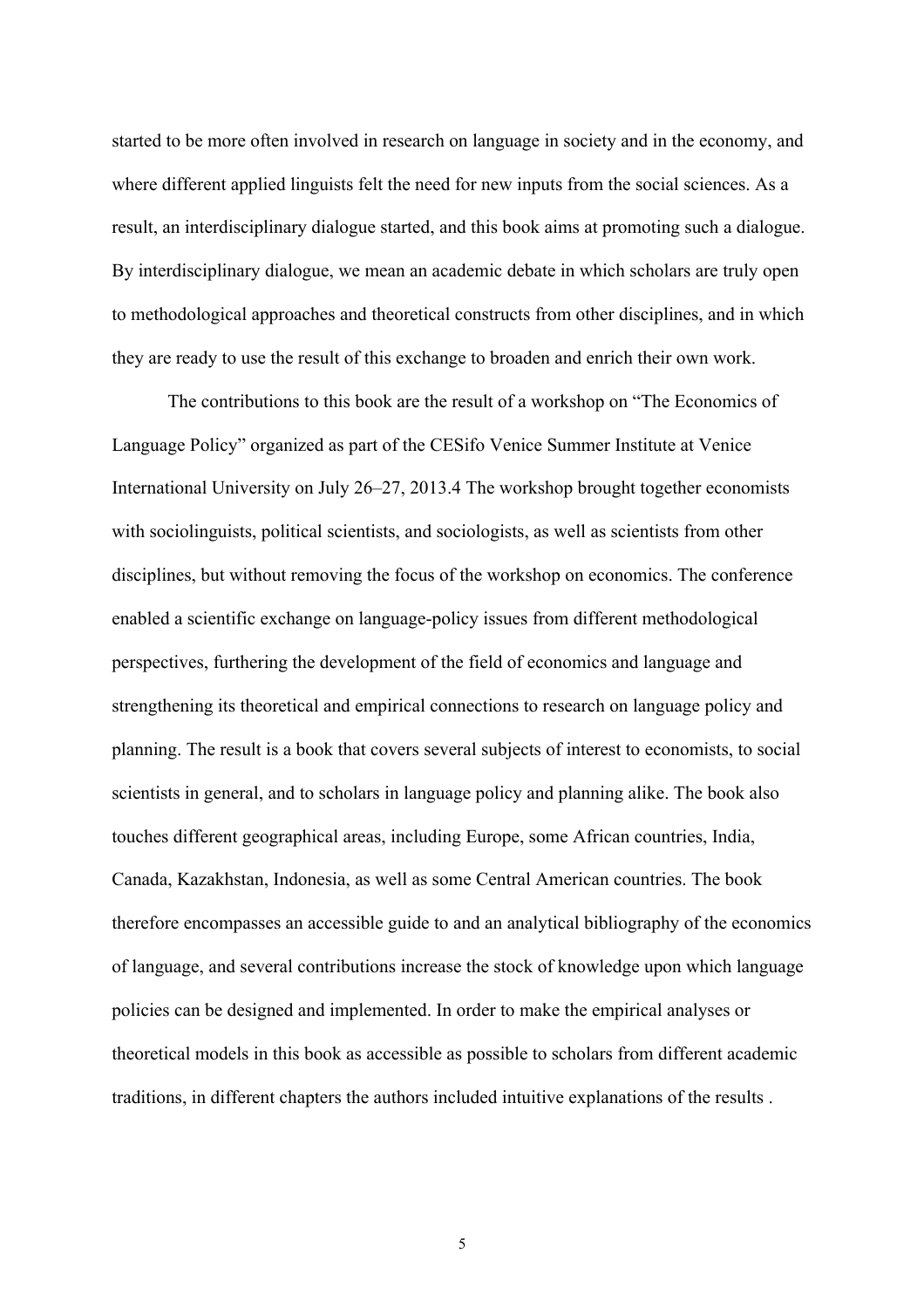This book differs from other recent books in language economics in many respects. First, it covers different topics, and therefore it does not focus on specific issues such as the contribution of language skills to added value creation in the economy (Grin, Sfreddo, and Vaillancourt 2010), the relationships between language policy and technological innovation (Gazzola 2014), or the impact of language planning on linguistic disenfranchisement (Ginsburgh and Weber 2011).

Second, it deliberately does not cover (or cover only partially) subjects that are already discussed in depth elsewhere. The origin of linguistic diversity, its measurement, evolution, and effects on economic outcomes are discussed in depth in different chapters of a book edited by Ginsburgh and Weber (2016, forthcoming). Two interesting books (Chiswick and Miller 2007 and Callahan and Gándara 2014) collect a wide range of empirical results on the effects of language skills and bilingualism on the labor market, in particular, in North America. Among the topics discussed in these two books, we should mention the determinants of the acquisition of proficiency in the official language of the host country by immigrants, the relationships between the language of indigenous minorities, the demand for language skills in the labor market, and finally the effects of acquiring host country language proficiency in labor market activities, in consumption activities, in housing and in other spheres of life.

Last, this book is also different from some recent collective contributions addressing issues that may have an economic relevance or an affinity with economic research, but that remain in essence anchored in sociolinguistics and political sciences with very few contributions from economists. There are different examples in that respect. The relationship between language and poverty is addressed in Harbert (2008), the political economy of English as a global language is the central subject in a book edited by Ricento (2015), and the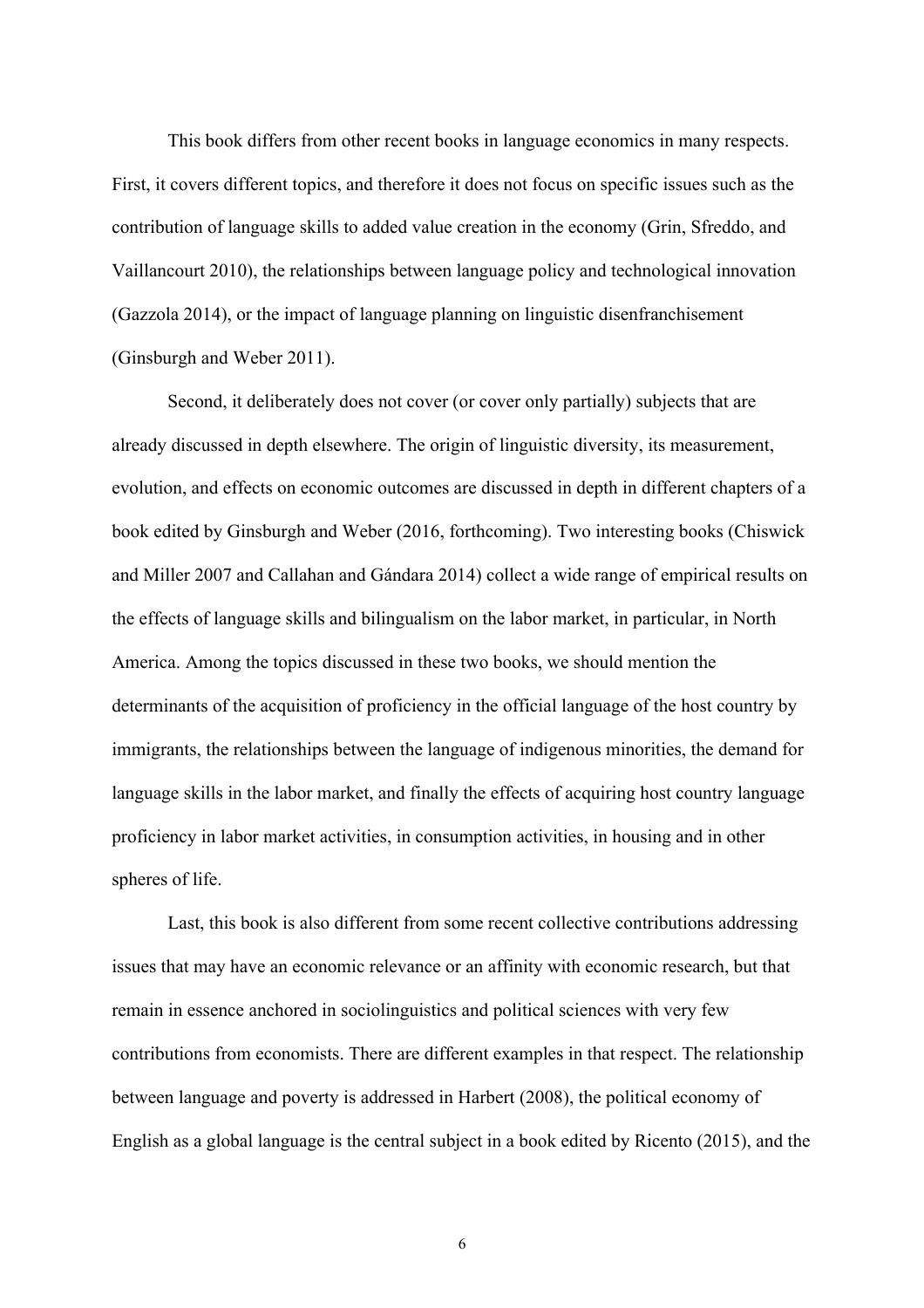study of the connections between language policy and politics is the leitmotiv in many chapter of the book edited by Sonntag and Cardinal (2015).

## **How This Book Is Organized**

#### **A Map and a Compass of Language Economics**

The two chapters in part I provide a guide to the research area called "language economics" or "economics of languages," with a focus on the economics of language policies. In chapter 1, François Grin presents a broad-based overview of language economics and he proposes a theory-based typology of research. This chapter provides a mental map of language economics, that is, a systematic classification of contributions aimed at orienting the reader in this research area. It highlights the connections between economics and language policy, by focusing on the selection, design, and evaluation of language policies. This chapter also addresses the question of interdisciplinarity in language policy and planning research, and it shows how economics and sociolinguistics can mutually benefit one from the other. A set of research priorities in language economics are identified.

The second chapter is a necessary complement of the first one. In chapter 2, Michele Gazzola, François Grin, and Bengt-Arne Wickström complete the mental map with a bibliography of more than 300 contributions to language economics. This is not a review of the literature, but a systematic attempt to classify the relevant literature according to the subject discussed and in relation to other contributions in this area. Chapters 1 and 2 therefore should be read together; the mental map is provided to familiarize the reader with the bibliography. The list of papers in each category is preceded by a concise introduction presenting the subject matter.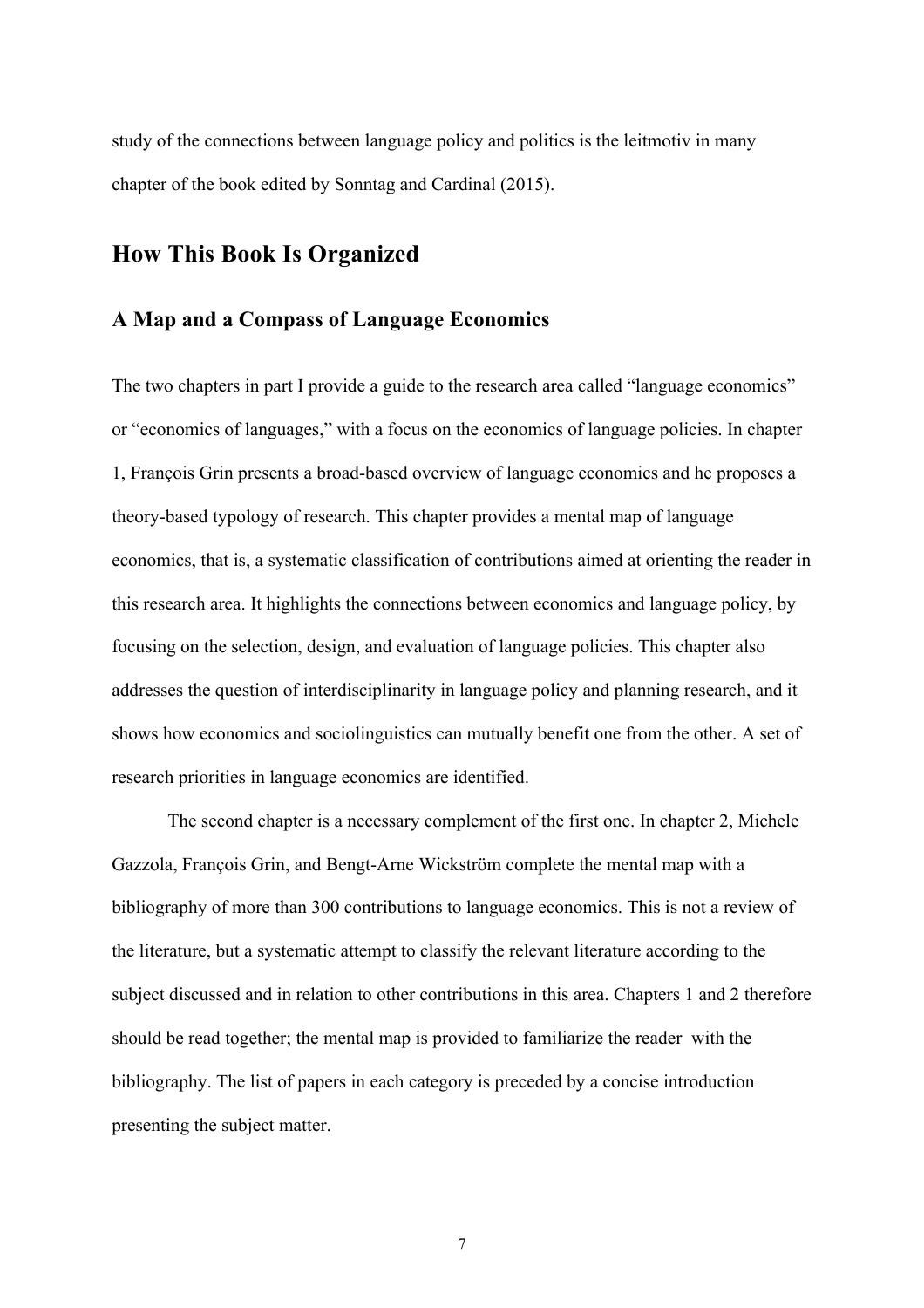The subsequent chapters contribute to the advance of language economics in some of the research areas identified in the mental map. Other chapters present a sociolinguistic and political perspective on languages in the economy.

#### **Linguistic Diversity, Welfare, and Language Policies**

The chapters in part II address the question of the relationships between linguistic diversity and individual and societal welfare. As these chapters discuss, languages and language policies are linked to welfare in different ways. For example, linguistic diversity can contribute to fragmentation and segmentation of our societies; this, in turn, can have an impact on different economic variables such as economic growth and public good provision. Linguistic diversity can be managed through language policies, for example, by giving official status to one or more languages. Such language policies bring about costs and benefits of material and symbolic nature, both for individuals and society as a whole that must be identified and estimated. Finally, linguistic diversity can be linked to the welfare (or "utility" in economists' vernacular) of individuals also at the micro level. In multilingual contexts, individuals must make choices regarding which language to use and for which purposes. Such choices influence the well-being of individuals, and this in turn has an impact on the dynamics of language usage within society itself.

Chapter 3 is devoted to the analysis of different forms of measurement of linguistic diversity. The approach developed by Victor Ginsburgh and Shlomo Weber expands the existing measurements of diversity that traditionally focus on the size or the number of different groups of speakers. The authors convincingly argue that the notion of distance or dissimilarity should be included in future research in order to properly identify different groups of speakers. This chapter proposes different indicators to measure dissimilarity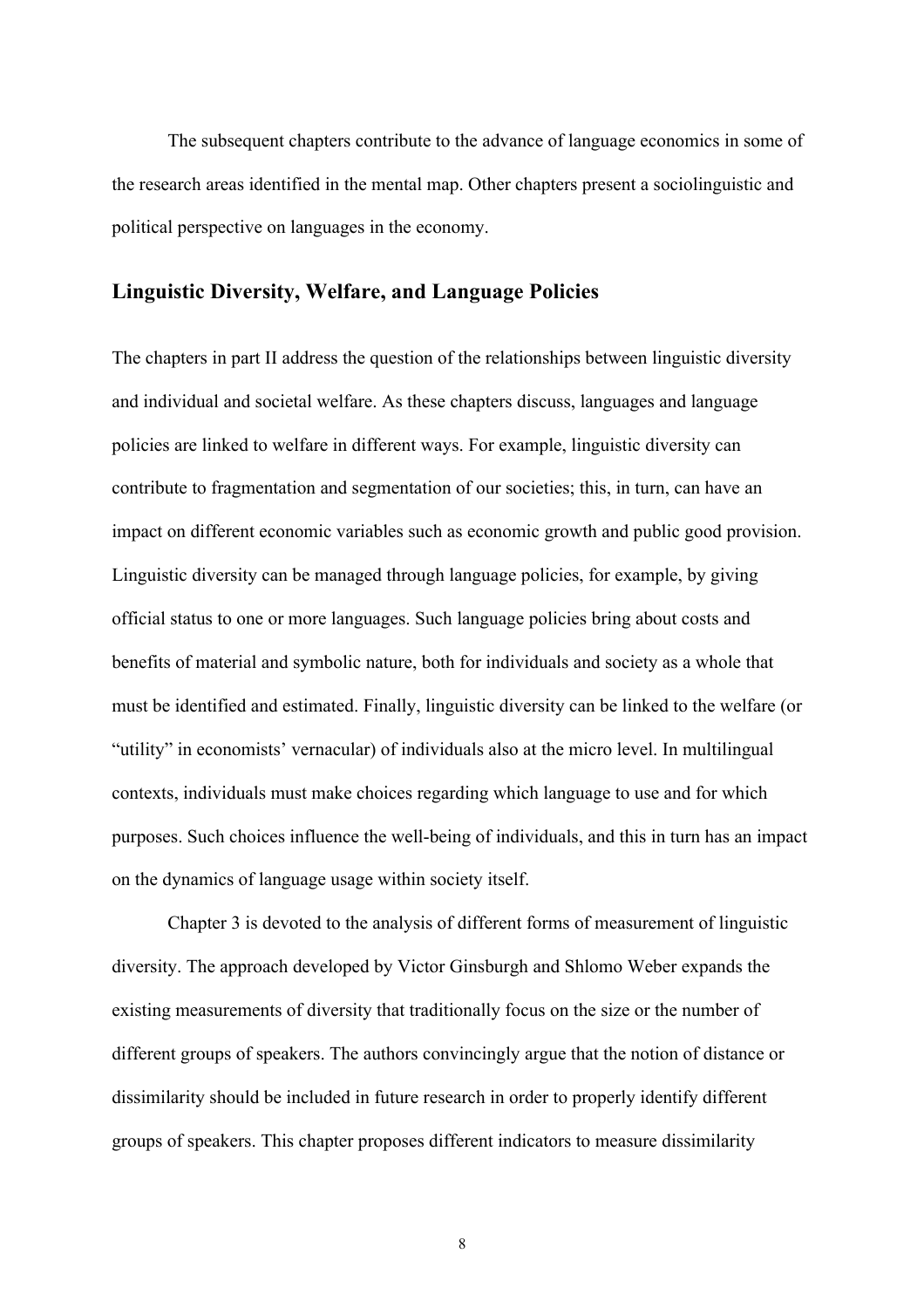between languages based on the notions of "fractionalization" and "polarization." It gives some examples of the relationship between, on the one hand, the indexes of linguistic fractionalization or polarization and, on the other hand, different economic and sociological outcomes such as growth, the quality of government, public good provision, and redistribution. Hence indexes of linguistic diversity can contribute to our understanding of the connections between languages and welfare. The authors conclude the chapter with an indepth discussion of the advantages and disadvantages different public policies of linguistic standardization that different countries undertook in the past to reduce some of the negative aspects of linguistic fractionalization. In the authors' terminology, linguistic standardization means a mix of status, corpus and acquisition planning that aims at reducing the number of the languages to be used for official purposes. The most important disadvantage of linguistic standardization is the feeling of disenfranchisement of some populations or groups. Language policy therefore requires a careful analysis of the trade-off between the benefits of standardization and the costs of disenfranchisement. Ginsburgh and Weber discuss the example of the European Union to illustrate such a trade-off.

Maxime Leblanc Desgagné and François Vaillancourt in chapter 4 examine the distribution of the financial costs and benefits of federal French language services in Canada, compared to a situation where services are offered only in English (the question of symbolic costs and benefits therefore is not addressed here). More specifically, the authors estimate the marginal cost of providing public services as a result of the official language policy. As English is the majority language in Canada, this means estimating the costs of providing public services in French. Benefits are defined in terms of cost savings for French-speaking Canadians, that is, savings derived from the fact that the official bilingual policy allows Francophones to access the services of the federal government in French rather than in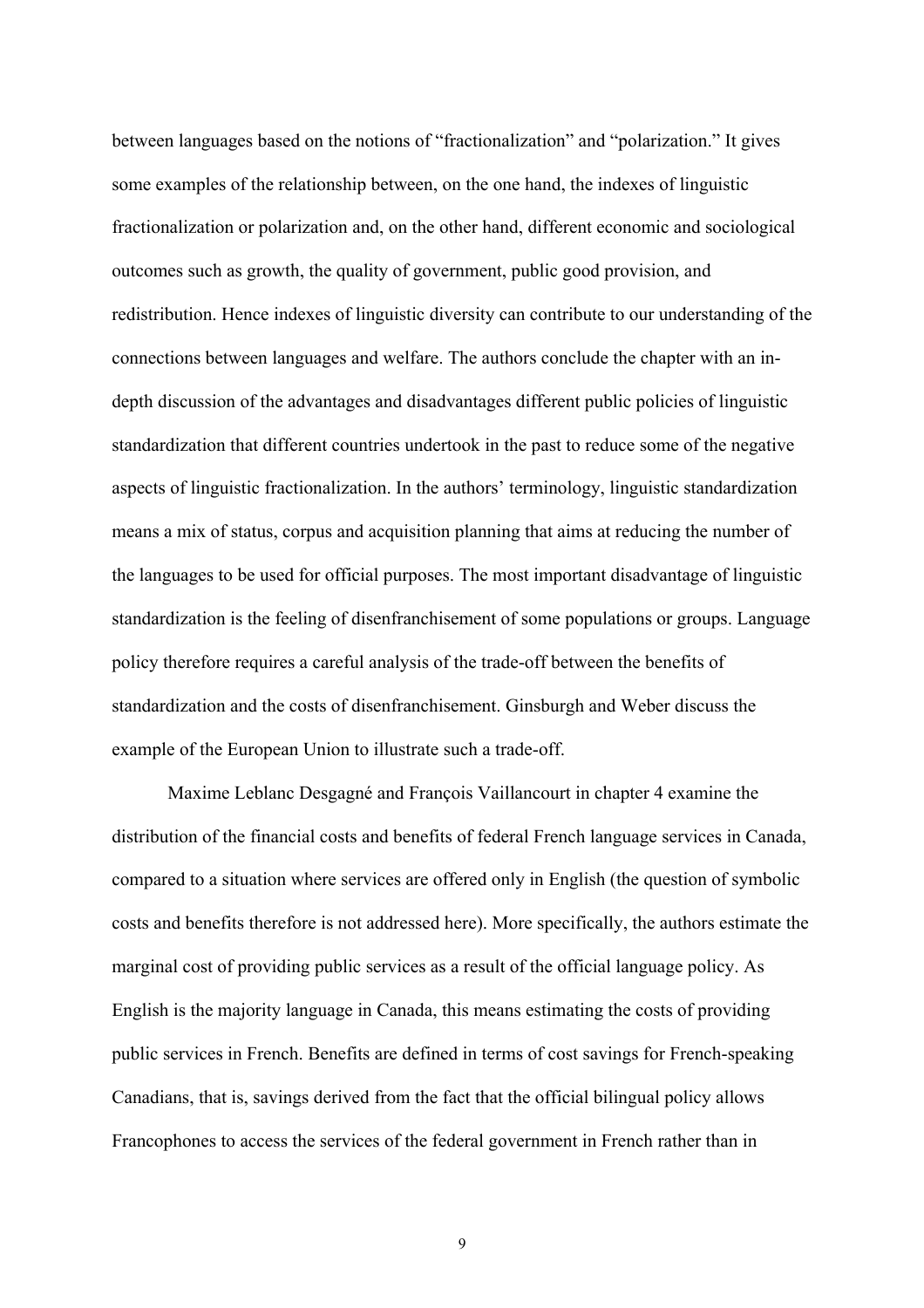English. Finally, the authors examine how these costs and benefits are distributed using the methodology of incidence analysis to attribute the tax burden of the various federal taxes and spending programs. The results are broken down by income deciles. Results reveal that language intensive services benefits for Francophones increase with income peaking in the tenth decile because the better-off are more likely to consume cultural and other services. In other words, poorer households pay more than the value they attach to the services obtained. The authors note also that the English-speaking majority in practice contribute to the funding of language services that are mostly consumed by better off francophone households. This chapter provides an illuminating description of some of the connections between language planning and individuals' welfare, and how language policy impacts on the distribution of resources in society.

The economic value of "reciprocal bilingualism" is the subject of chapter 5. By reciprocal bilingualism Ramon Caminal means the promotion of bilingualism among members of two speech communities, such as a majority and a minority. Generally speaking, members of minorities are more likely to be proficient in the majority language in countries that do not apply a strict linguistic territoriality principle and where linguistic communities are not separated by well-defined linguistic boundaries. In bilingual societies minority speakers are usually proficient in the majority language, and therefore the ability to communicate is not at stake. The point of departure of Caminal's analysis therefore is the following questions: In such contexts, does it make sense to promote the learning of a minority language among members of the majority speech community? Would these additional skills not be redundant? Using an elegant formal model, Caminal shows that policies aiming at teaching the minority language to members of the majority, if learning costs are not too high, are likely to generate significant welfare gains by diminishing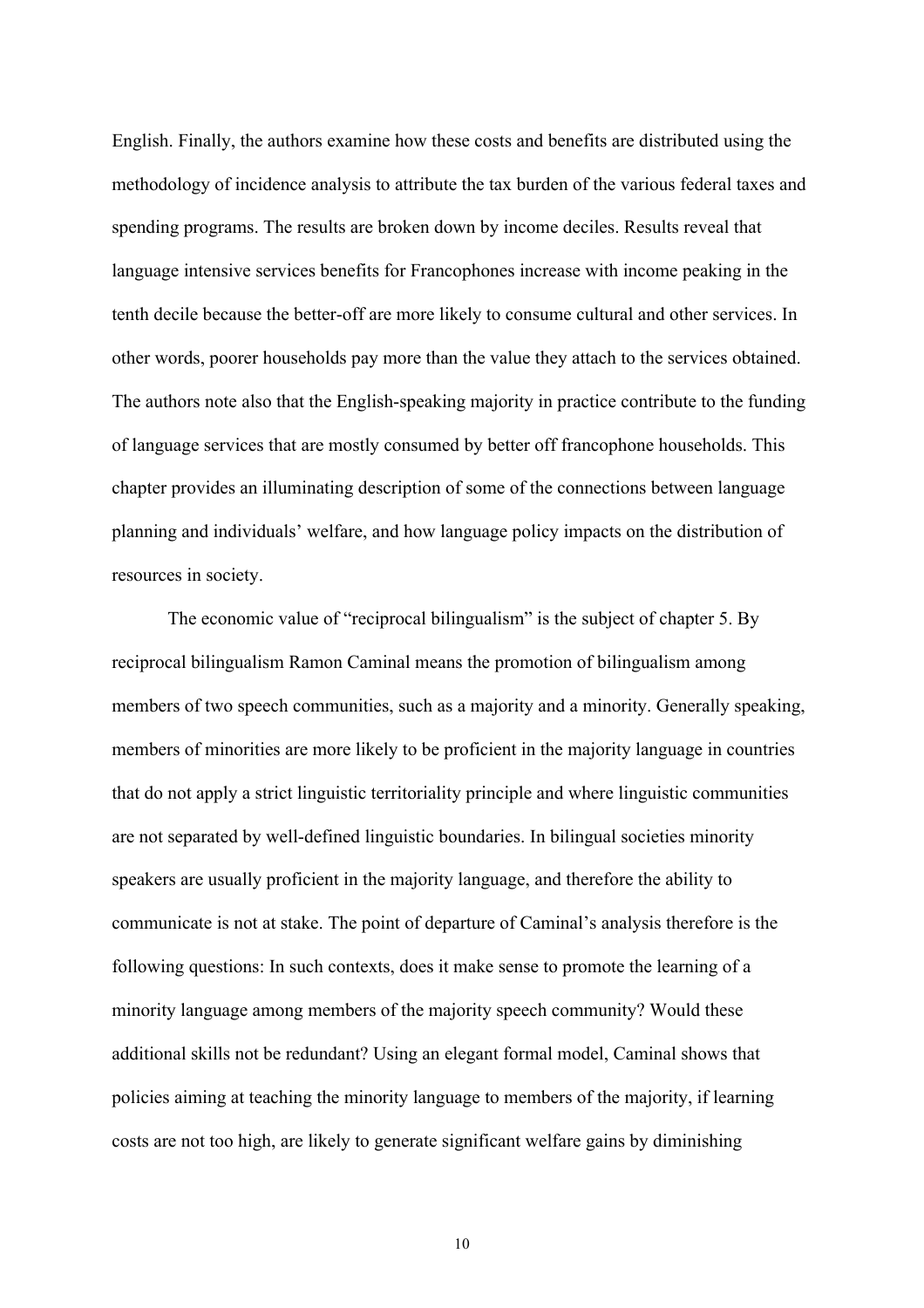economic and social segmentation between the two communities. As individuals have linguistic preferences about which language to use, the propensity to cooperate increases if both parties can use the language of the other. According to the author therefore policies aimed at promoting reciprocal bilingualism can be justified on the basis of collective welfare reasons without the need to appeal to the symbolic reasons (which, of course, are also important). Such policies nevertheless might not draw sufficient support from the speakers of the two communities because welfare gains tend to be unevenly distributed. This raises again the question of fairness in language policy and planning.

In chapter 6, José-Ramón Uriarte and Stefan Sperlich develop a game theory model explaining the actual social use bilingual people make of a minority language. In this model, agents interact with anonymous communication partners or interlocutors. This implies that agents do not know the language skills of their communication partners before starting a conversation with them. In the game theory's terminology, language skills are "private information" and player is unaware of the "linguistic type" of an interaction partner; that is, the players do not know whether their partners are bilingual or monolingual. As a result bilinguals face a linguistic coordination problem. The outcome of the high number of interactions in society contributes to the establishment of conventions, which in the long-term influence the frequency of use of a language in society and therefore its vitality. The authors show that the evolutionary stable choice (or "strategy" in game theory terms) tends to favor the use of the majority language in contacts with strangers even among speakers of the minority language, which then results in a suboptimal use of the minority language.

Chapter 7 deals with the relationship between language skills and the feeling of national identification. The focus here is not on a well-defined economic variable such as income or growth, but on an essentially cultural variable as identity. Developing a feeling of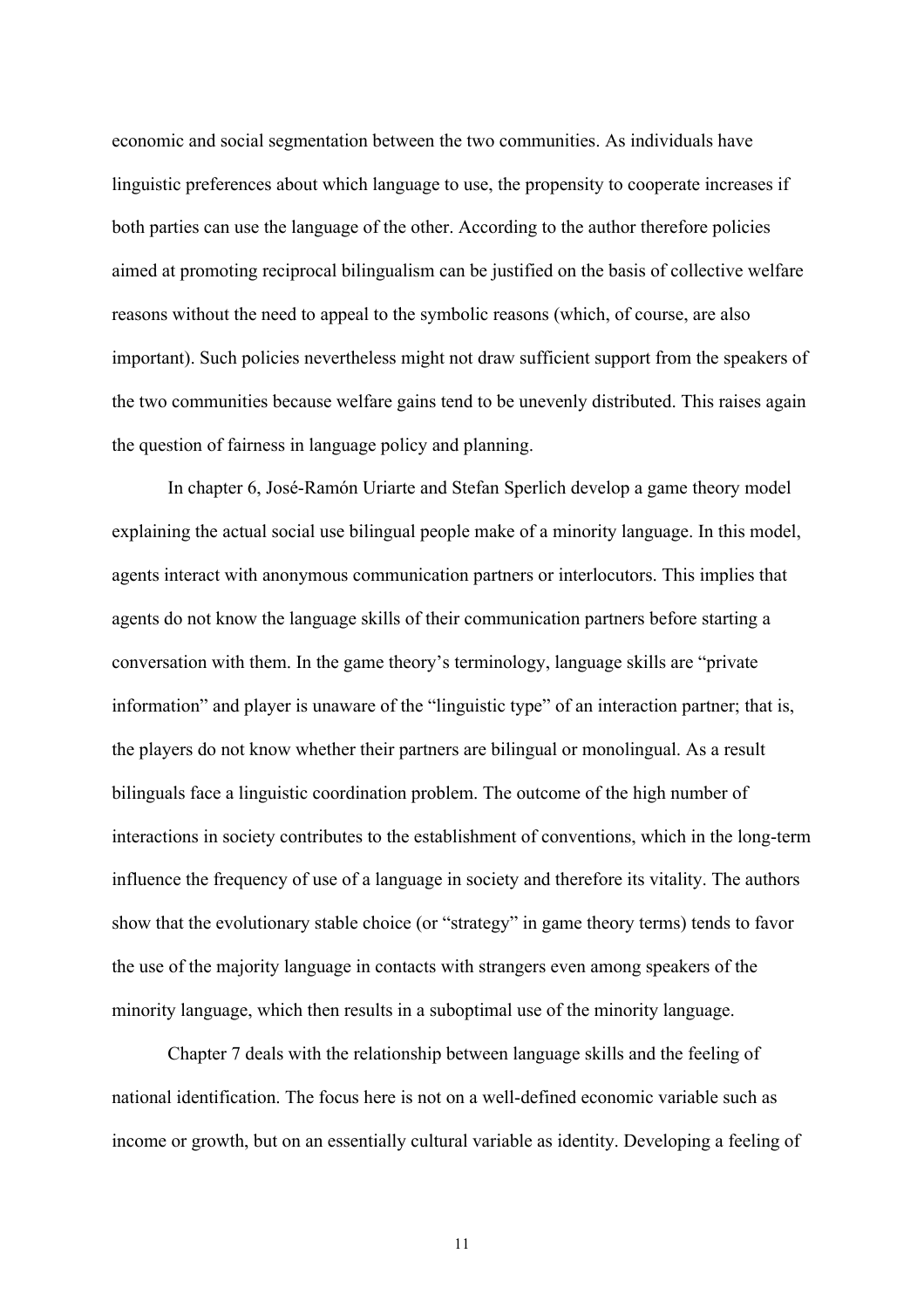collective identity can be viewed as a form of immaterial capital (or "cultural capital") that can contribute to the well-being or welfare of a community. In this chapter, Katalin Buzási presents the results of a study on the impact of language skills on national identification (as opposed to ethnic identification) in different Sub-Saharan countries. Using data from the Afrobarometer Survey, the author shows that speaking more than two languages increases the chances of identifying in national terms rather than in ethnic (or tribal) terms. In other words, multilingual citizens are more committed to the nation. In former French African colonies, there is a positive relationship between feelings of national identification and the probability of having some language in common, a variable captured by the "index of communication potential" (IPC), which is defined as the probability that an individual can communicate with another randomly selected person within the society. Note that there is a connection between this chapter and chapter 3 by Ginsburgh and Weber on the measurement of linguistic fragmentation and its socioeconomic outcomes.

#### **Language as Human Capital**

Part III includes the contributions that discuss relationships between linguistic skills and labor income (and more precisely earning differentials), one of the classic subjects in the economics of languages. Language skill, in addition to being an ethnic attribute, can be viewed as a form of human capital that can generate a positive effect on individual's income. The study of such a relationship represents without a doubt the largest part of the literature in language economics, as is shown in chapter 2. Surprisingly, papers on language and earnings are rarely mentioned by scholars in language policy and planning. One reason may be that they are written by economists for economists and that the emphasis is put on econometric methodological problems, such as endogeneity, rather than on the sociolinguist interpretation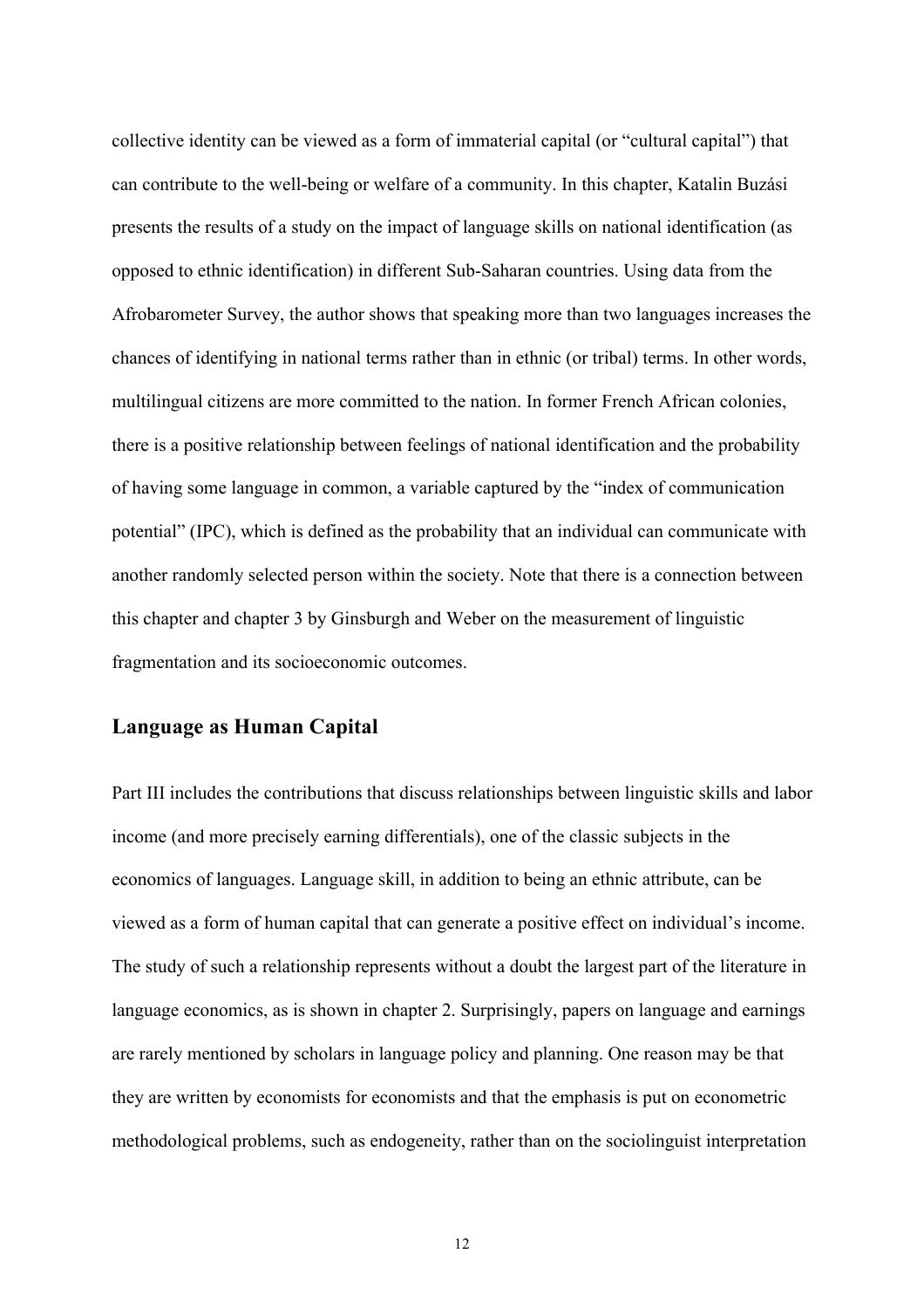of the results and on their relevance for language policy and planning. Nevertheless, this literature contains many interesting results on the market value of languages and discrimination patterns that can provide very useful input for the design and evaluation of language policies, as well as for the study of speakers' representations about which languages are (or are going to become) useful in the economy; this in turn can influence language dynamics.

Chapter 8 focuses on the economic value of English and other languages in the Montreal labor market. Using micro data from the Canadian Census published in 2006, Gilles Grenier and Serge Nadeau explore the determinants and the economic value of the use (as distinct from simple knowledge) of different languages in the workplace in Montreal, officially a French-speaking city. The authors define indexes to measure the use of French, English, and other languages in the workplace, and they relate these indexes to the income of individuals belonging to three different groups, that is, native speakers of French, English, or other languages. Results reveal that for native speakers of French, the gains from using English are large. Further the higher the frequency of use of English (i.e., 75 percent of the working time), the higher is the gain. For English native speakers, gains accruing from using French are generally low. Surprisingly, such gains tend to be higher when French is not used very often in the workplace (i.e., 25 percent of the working time). The payoff of using one Canadian official language in the workplace (either English or French) is positive and high. These results are compared with other studies that examine the relationships between earning differentials in the labor market and knowledge (as opposed to use) of a second language. Results show that the knowledge and the use of a second language are two separate things. More specifically, in the labor market in Montreal, English is very often necessary in order to be successful in the labor market whereas French is only an asset.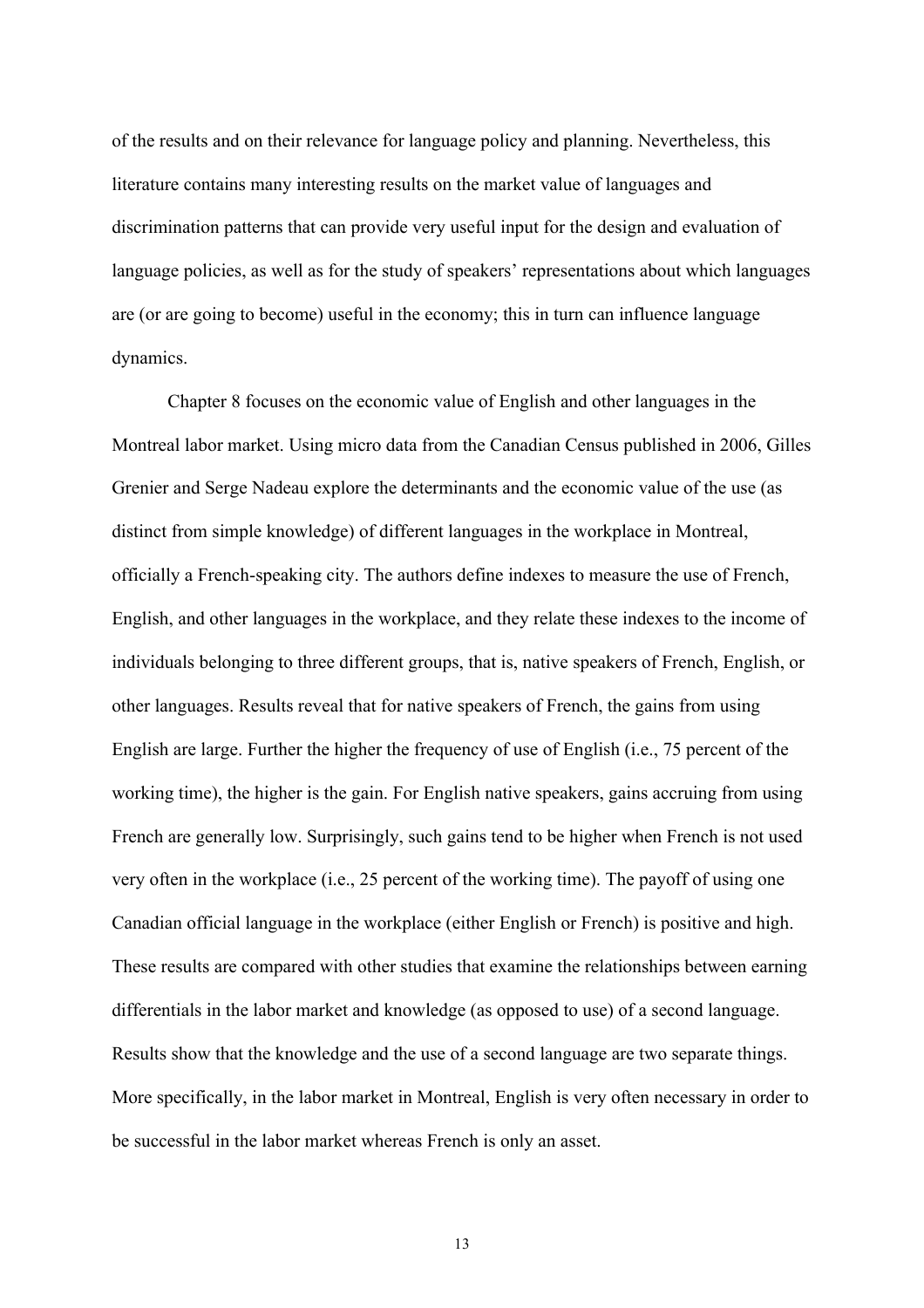Alisher Aldashev and Alexander Danzer (chapter 9) investigate the private economic return of Russian in the labor market in Kazakhstan, a country where Russian used to be main official language before the fall of USSR. After the independence, the status of Kazakh was increased, but the Russian language still enjoys a high social status, in particular, in urban areas and in business activities. Hence Kazakhstan offers an interesting context to examine the relationship between linguistic skills and earning differentials. Surprisingly, empirical evidence finds a negative effect of bilingualism on earnings, at least in some in some regions of Kazakhstan. In other words, those who know Kazakh and Russian have lower earnings than monolinguals. According to the authors, however, this effect is not due to ethnic discrimination; rather, it is linked to the way individuals assess their proficiency in Russian relative to their peers. More specifically, bilinguals who declare themselves to be proficient (or fluent) in Russian in comparison with monolingual native speakers of Kazakh are less likely to be truly proficient in Russian, whereas this is not the case for those who assess their degree of proficiency with respect to truly native speakers of Russian. Putting it differently, by choosing a wrong term of comparison, some native speakers of Kazakh overestimate their knowledge of the Russian language. The authors conclude that the negative effect on earning of knowing two languages is indeed a wage penalty for not being really fluent in Russian, the language of the business in Kazakhstan. This chapter provides a sociolinguistic explanation of an economic outcome, and it shows thereby that the economics of languages is not just about formal models or sheer numbers but rather an interdisciplinary research area in which contributions from sociolinguistics are highly relevant and can contribute to the understanding of economic phenomena.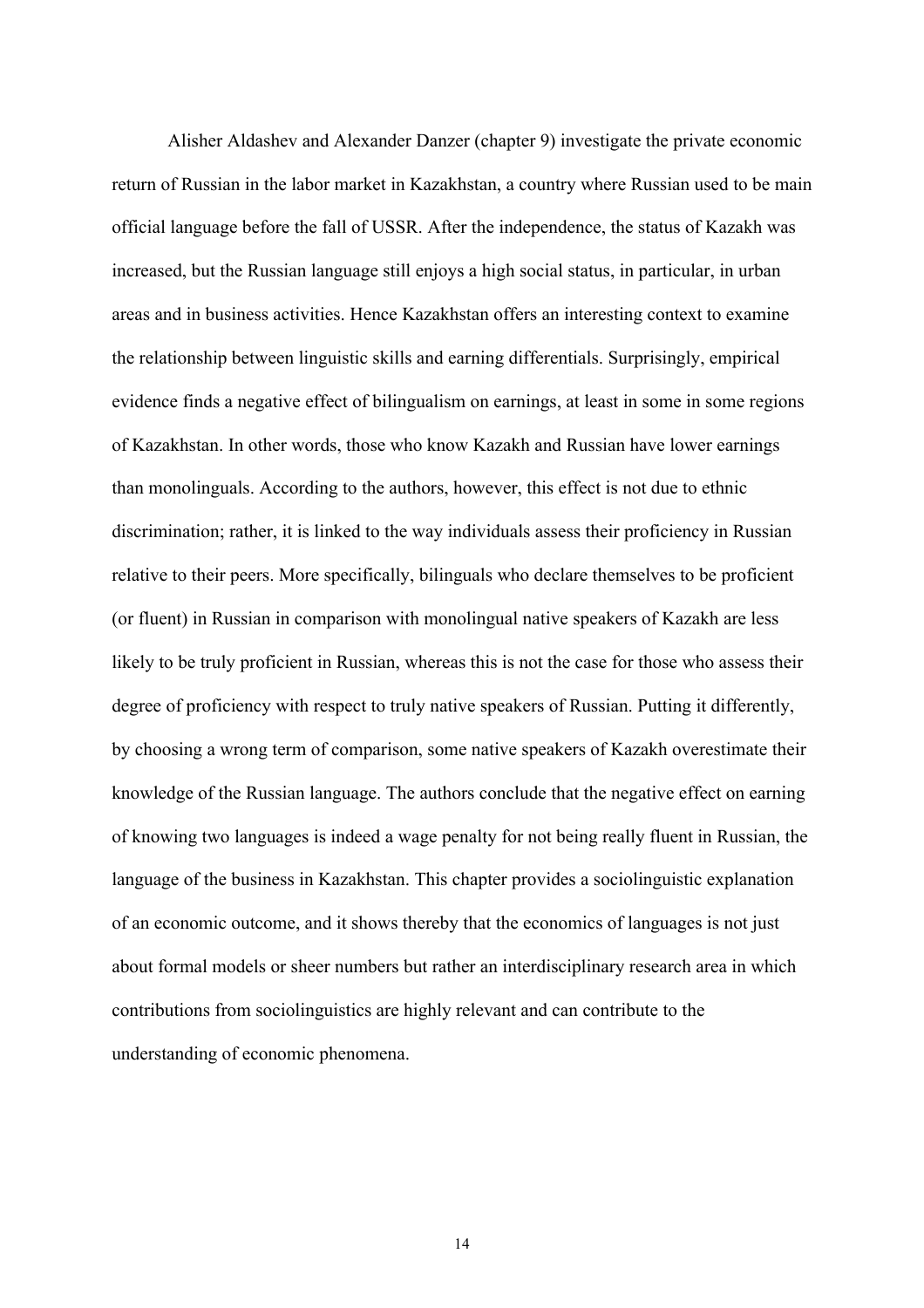#### **Trade and Mobility**

Two chapters in part IV are devoted to the mobility of people and goods. This is a very interesting topic in language economics that would deserve more attention. Globalization underlines the importance of languages as necessary tools to communicate with consumers and providers beyond regional and national borders, and this can provide strong reasons to invest in private or public language learning. At the same time international processes of political integration, such as those occurring at the EU level, and migration flows have become more intense. As a result mobility has increased dramatically. Some people migrate to settle in a new country, but other people such as students and workers often move from one country to another just for a few years or even months. The linguistic dimension of these phenomena requires more investigation. For this reason the results presented in the next two chapters are very much welcome.

Using data on the study of foreign languages during compulsory education in different European countries, Ainhoa Aparicio Fenoll and Zoe Kuehn in chapter 10 investigate whether and how much language proficiency determines migration flows across Europe. Speaking a foreign language reduces migration costs, that is, economic and social costs associated with moving in a new region or country. Learning a foreign language during the compulsory education therefore can contribute to reducing migration costs, especially for young people. The authors compare migration decisions of individuals from different groups within countries as well as across countries. Results show that those who learn and speak the official language of a country as a foreign language are five times more likely to move to that country. Viewed from a macroeconomic perspective, chapter 10 provides evidence that learning foreign languages can contribute to intra-European mobility of labor and therefore to a reduction of the unemployment rate in the EU. It should be noted that this process is a by-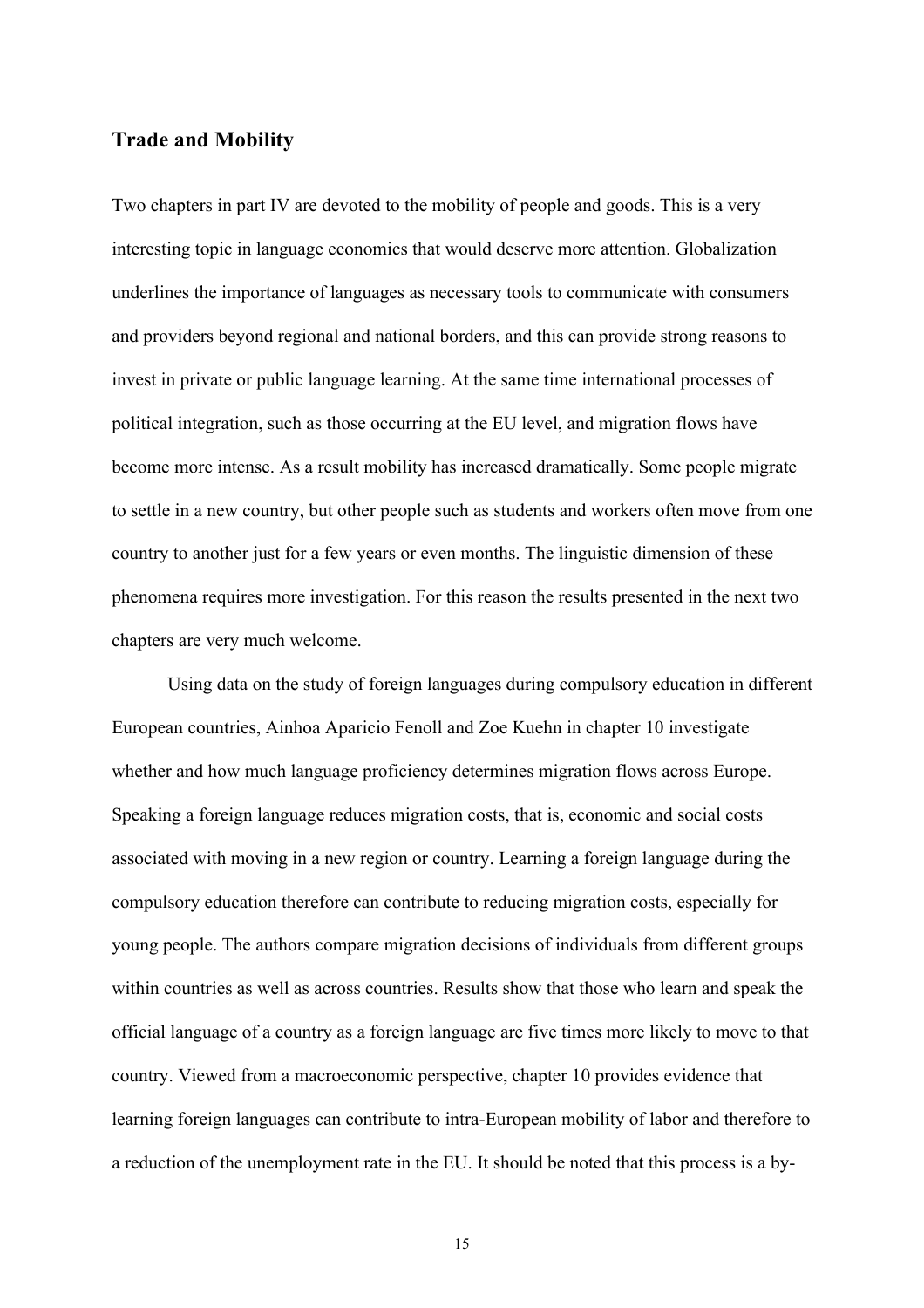product of language acquisition planning in various EU countries. As some languages are more frequently taught than others, language policy indirectly benefit the labor market in some language regions or countries much more than in others.

Chapter 11 presents a study on the relationship between languages and international trade patterns. Peter Egger and Andrea Lassmann develop a formal model in which different measures of linguistic communality among countries are used as one of the determinants of trade patterns. By measures of linguistic communality, the authors mean, among other things, the fact that two or more countries share a common official language, or a common native language or a common spoken language (which is not necessarily official or native). The model is subsequently tested using data from the World Bank. Results show a positive and quantitatively important effect of having a common language on aggregate product overlap of goods exported or imported between pair of countries, that is, the set of product varieties that is traded reciprocally between two countries. Further the authors show that having a common spoken language turns out to be nearly twice as important, in terms of resulting economic effects, as sharing a common native language (the latter is generally associated with cultural proximity). In other words, sharing a common communication tool has a larger positive impact on trade than sharing similar cultural traits as captured by the variable "sharing a common native language." Since a shared commonly spoken language is something that can be the target of specific language policies, notably via language learning or acquisition planning, the results of this chapter have interesting policy implications.

#### **Globalization, Inequality, and Politics**

Part V contains four chapters written by noneconomists who eloquently talk with economists, using sometime economic notions and concepts, regarding the value of diversity, its benefits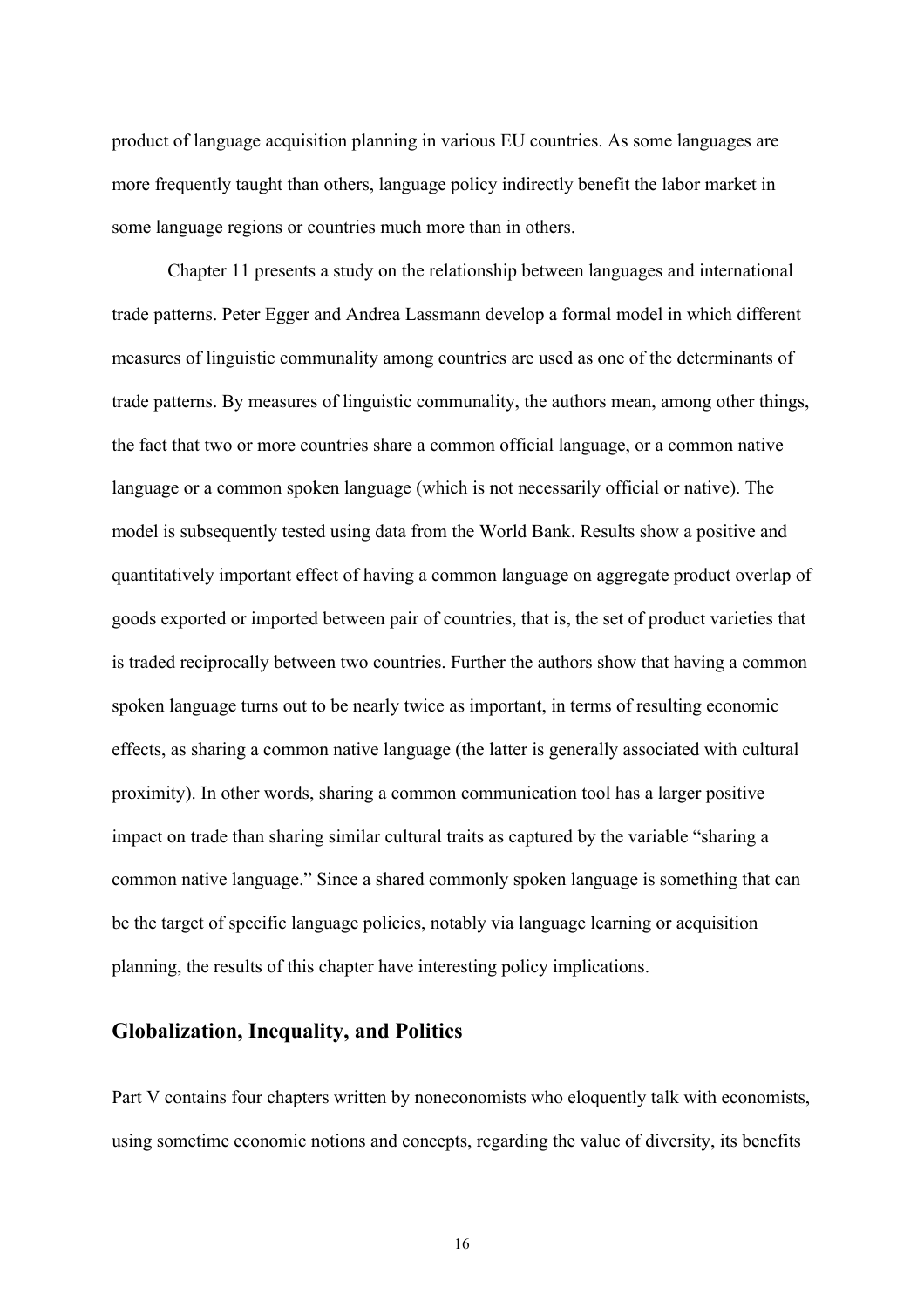and costs, its relationship to welfare and inequality. For this reason, these chapters could have been included in other parts of this book, for example, chapter 13 on linguistic diversity, environmental sustainability, and economic growth could fit well also in Part II. Nonetheless, the decision was taken to collect them together to emphasize several important issues related to linguistic diversity that sometimes economists tend to underestimate or overlook by placing too much emphasis on the instrumental function of languages. The subjects discussed vary from author to author; nevertheless, these chapters share some common features; that is, they stress the centrality of concepts such as inequality and power (and therefore politics) in language matters, and they argue against the simplistic view of languages as perfect substitutable communication tools. The contributions in this part of the book remind us that it is not possible to separate languages from their speakers and therefore from the real environmental contexts and social ties in which such speakers live. In other words, languages should not been viewed as neutral or value-free tools because they are embedded in political and social relationships. Hence language policies and language dynamic in general can contribute to the entrenchment of existing inequalities (or, alternatively, to overcoming such inequalities), influencing the distribution of power among different actors and to hampering (or, alternatively improving) the living conditions of people. Theoretical contributions that ignore these aspects are less likely to be relevant for policy-making.

In chapter 12, Stephen May explores some aspects of the relationship between globalization and language dynamics by critically assessing the linguistic implications of the opposition between the concept of "global" and "local." The former is increasingly considered as being correlated to international mobility, dynamism, and better opportunities, whereas the latter is often associated with static, closed and inhibiting environments. English is often seen as a central element of globalization, cosmopolitanism, transnational identities,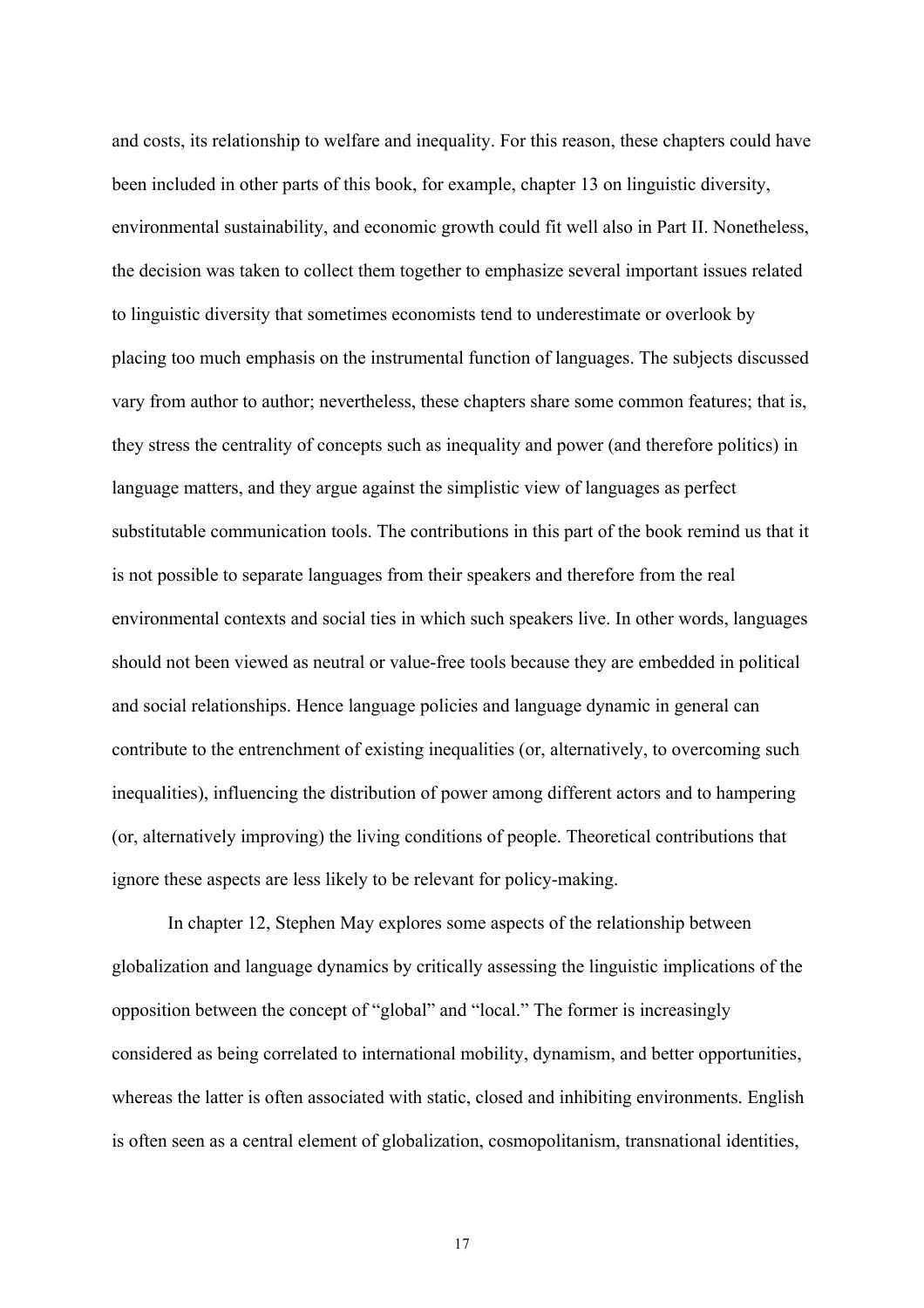and social mobility, whereas minority and internationally lesser-used languages are sometimes viewed as an obstacle for those who wish to have access to the benefits of globalization. For this reason some authors suggest to facilitate the transition toward a global diglossia in which English would play the role of the language of wider international connectedness, relegating other languages to the modest role of tools for local purposes. May problematizes this widespread position showing its conceptual limitations. Different authors fail to address the historical nature of language dynamics, and therefore they ignore the question of power and inequality connected to such dynamics. Accepting a naïve conceptualization of English as a monolithic entity putting everyone on the same foot is risky because we cannot disregard the practical relevance of the sociolinguistic concept of linguistic variety. For example, being a rich native British speaker abroad, say, in Spain, cannot be viewed as equivalent to being a poor African-born speaker of English who migrated to that country. Speaking English as such therefore does not mean that much if we do not clarify *who* speaks this language with *which* accent and *where*. In addition he criticizes the overelaboration of the links between language and mobility, and the ill-advised recommendations on education policies usually linked to them. Finally, the negative and oppositional juxtaposition of local and global identities are examined and proved to be wrong.

In chapter 13, Suzanne Romaine discusses the links between linguistic diversity, environmental sustainability, and economic growth. She shows that there is a certain overlap between the territories with a high biodiversity and the territories where cultural-linguistic diversity is high. Further these geographical areas tend to be economically poor. Linguistic diversity, biodiversity, and poverty tend to concentrate in some hotspots, namely Mesoamerica, Guinean forests of West Africa, Himalaya, Indo-Burma, and the East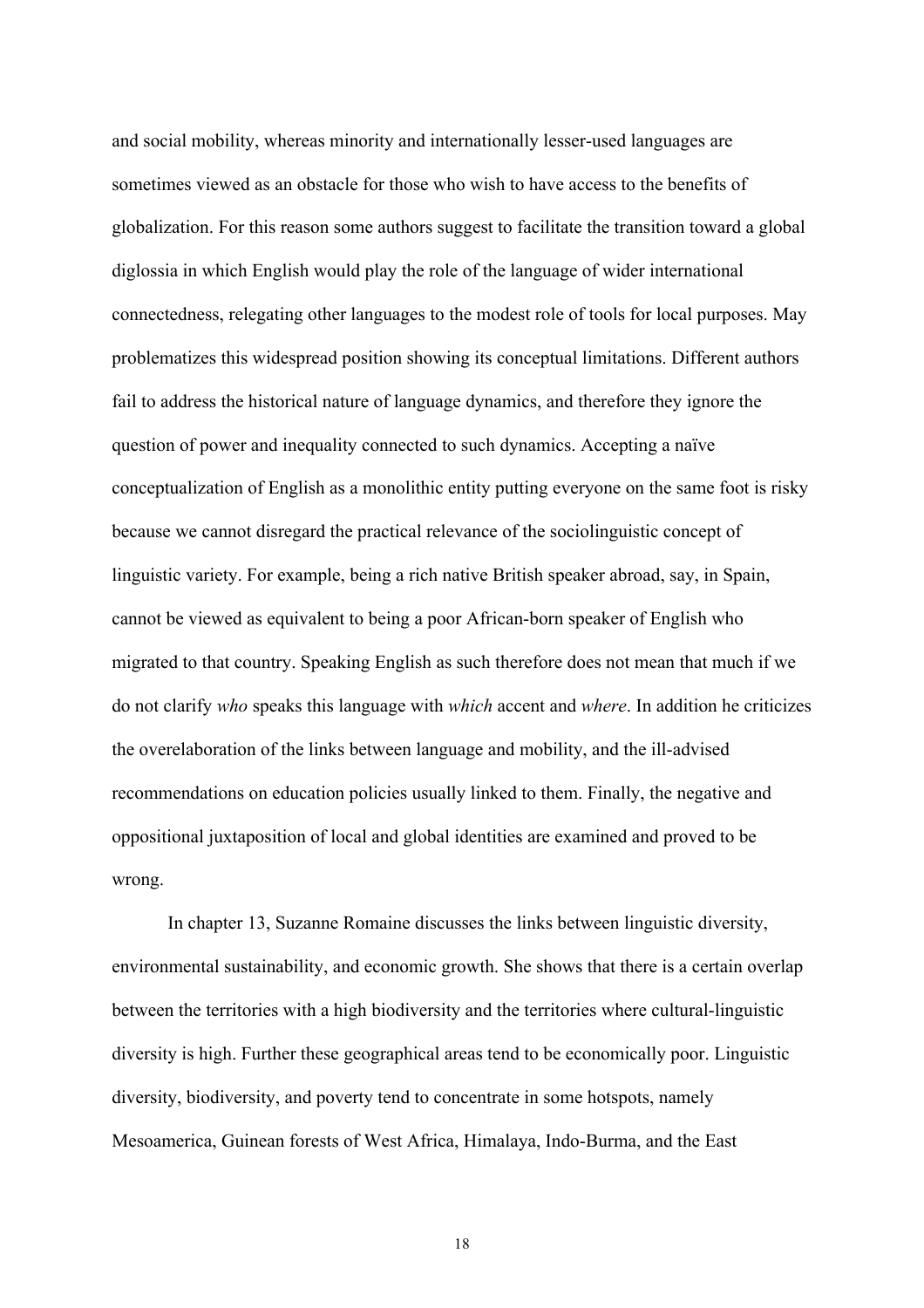Melanesian Islands. Nevertheless, it would be misleading to conclude that a higher linguistic diversity is the cause of poverty. The reasons behind low economic development must be sought elsewhere. Romaine argues that economic growth in the hotspots should go hand in hand with the protection and promotion of biodiversity and linguistic diversity. An increase in the socioeconomic well-being of indigenous populations could be achieved if such population were allowed to preserve their traditional cultural and economic activities, which usually are intertwined with traditional knowledge and therefore transmitted with local languages. On the contrary, assimilation to the dominant culture and language creates cultural alienation, it undermines the social cohesion of indigenous populations, and it promotes the abandonment of traditional economic activities that are usually linked to a deep knowledge and respect of the natural environment in which such activities are embedded.

Lauren Zent illustrates in chapter 14 what adverse effects language policies can have if they are not implemented with adequate resources. She examines the unexpected effects of the "rush to English" in Indonesia. The policy goal of the government is to secure national identity through Indonesian as a language of instruction and to teach English as a foreign language in order to participate in globalization. However, the government lacks adequate resources to implement such a language policy, and therefore English is not taught effectively in the public school system. As a result an adequate knowledge spreads only among those who already have the resources to privately learn or improve it. English therefore becomes an indicator of social status, and it gradually contributes to entrenching social cleavages rather than opening up the doors of globalization to everyone. This in turn further strengthens the perception that English is what one needs to reach a higher social status. In other words, it is not English that's the only thing that matters; it is everything else that occurs along with English that makes English and access to it important. The Indonesian example shows that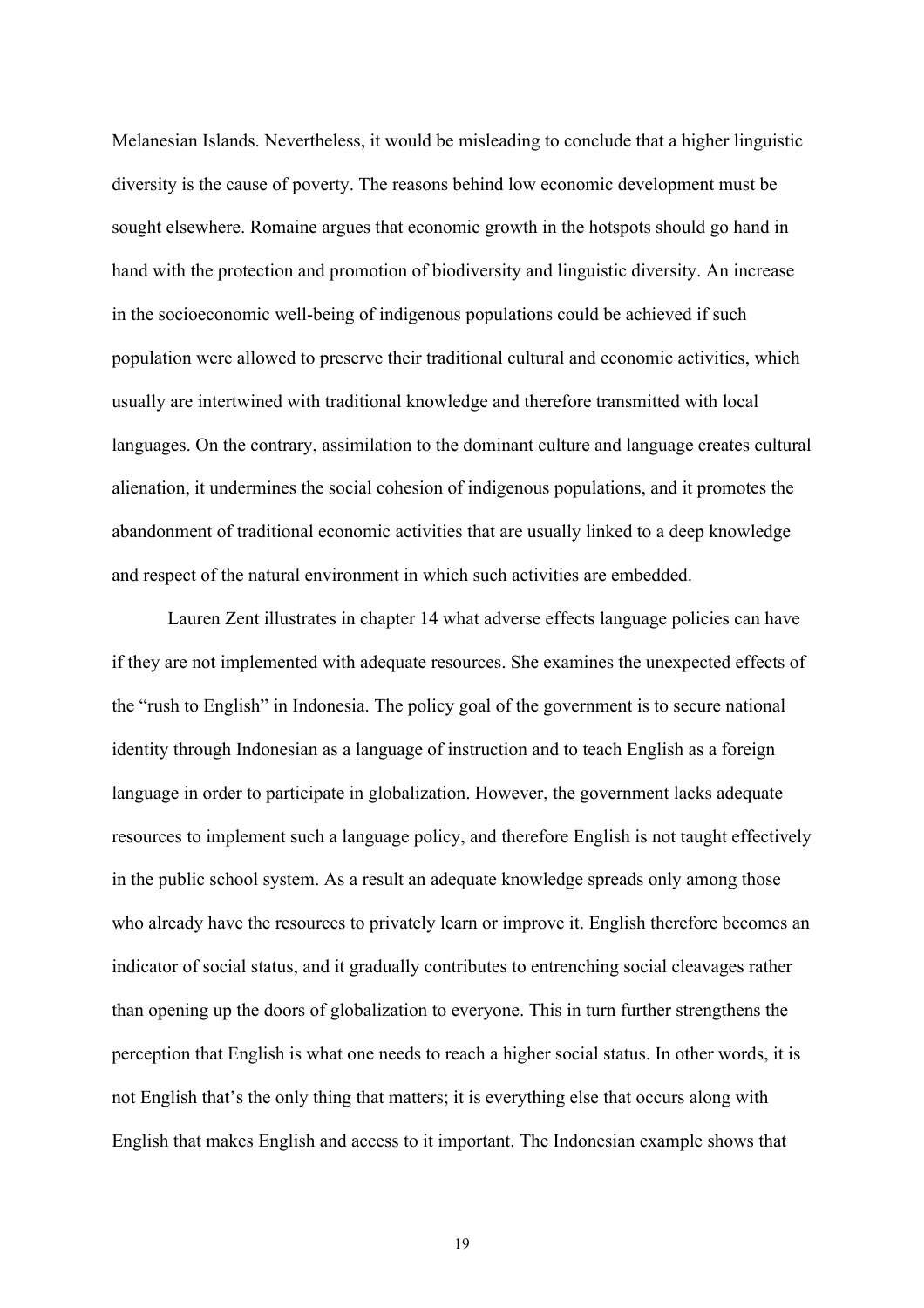language per se does not necessarily bring social advantages; rather what matters is the way in which language policies are designed and implemented in practice.

In chapter 15, Selma Sonntag explores the linguistic dimension of the evolution of tension between India's democratic politics and the market. Since the beginning of the economic liberalization in 1991, English has increasingly been used in the Indian economic system, although Indian vernacular languages (or, more precisely, India's major regional languages) predominate in the political area at the local levels. This has added a linguistic dimension to the Indian class and caste chasm, as elites tend to know English more often and better than the masses. However, Sonntag argues, the expansion of the domestic market has augmented the demand for (and therefore the supply of) products in the local language, and this boosts the use and the presence of the vernacular in the economy. This could turn out to be a counteracting force to the spread of English as the main language of the economy in India. This example shows that globalization does not necessarily have to entail dire consequences for linguistic diversity. Sonntag's analysis critically discusses the simplistic view that languages in the market are perfect substitutes: because consumers have linguistic preferences, the linguistic features of goods and services must be taken into account in the study of consumer demand.

### **Conclusions**

A first general message of this book is that the application of economic theories and research methods to the study of languages in society and multilingualism can be stimulating and bring about several insights. As languages are inextricably embedded in social interactions, an adequate knowledge of socioeconomic phenomena and of the relationship to language and communication may enhance our understanding of language behavior and language change.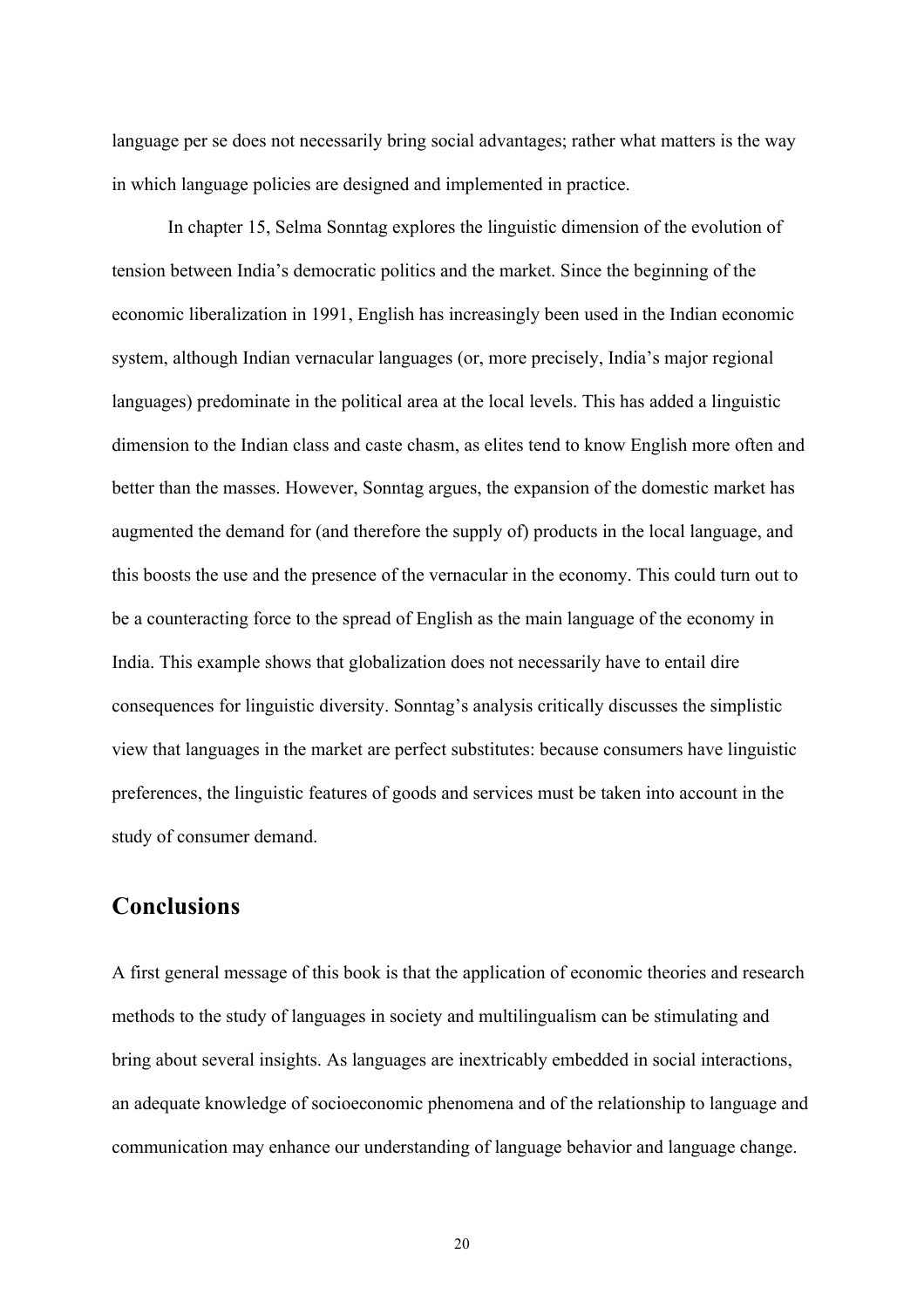In this book, several aspects of such relationships are analyzed, notably: the impact of language diversity on economic outcomes, the distributive effects of official languages policy, the consequences of social bilingualism on individuals' welfare, the effect of individuals' strategic linguistic choices on the aggregate language dynamics, the link between language knowledge and national or ethic identification, the effect of language use and language skills on labor income, and the consequences of having a common language on trade patterns and on a population's mobility decisions. Linguists and language policy scholars may benefit from becoming more aware of the potential relevance and import of formal models and quantitative analysis to the study of languages in society. Although purely descriptive studies and ad hoc case studies often are very interesting and generate new ideas, sometimes they lack an adequate level of generality and reproducibility both in the results obtained and the methods used.

At the same time, efforts from economists and other social sciences to overcome disciplinary isolation could be strengthened to pursue a fruitful interdisciplinary dialogue with other scholars, and in particular, with sociolinguists and applied linguists. This requires intense conceptual work and a sound understanding of complex variables such as language. This book provides some examples of subjects that require more attention from economists, such as the relationship between language and unequal power, the connections between linguistic diversity and poverty, and the role of ideology and politics in language policy and planning.

Language policy can be a suitable common ground of interdisciplinary research. In order to understand existing language policies (either explicit or implicit) and to design and evaluate new policies, we need to take into account both patterns of language use, and a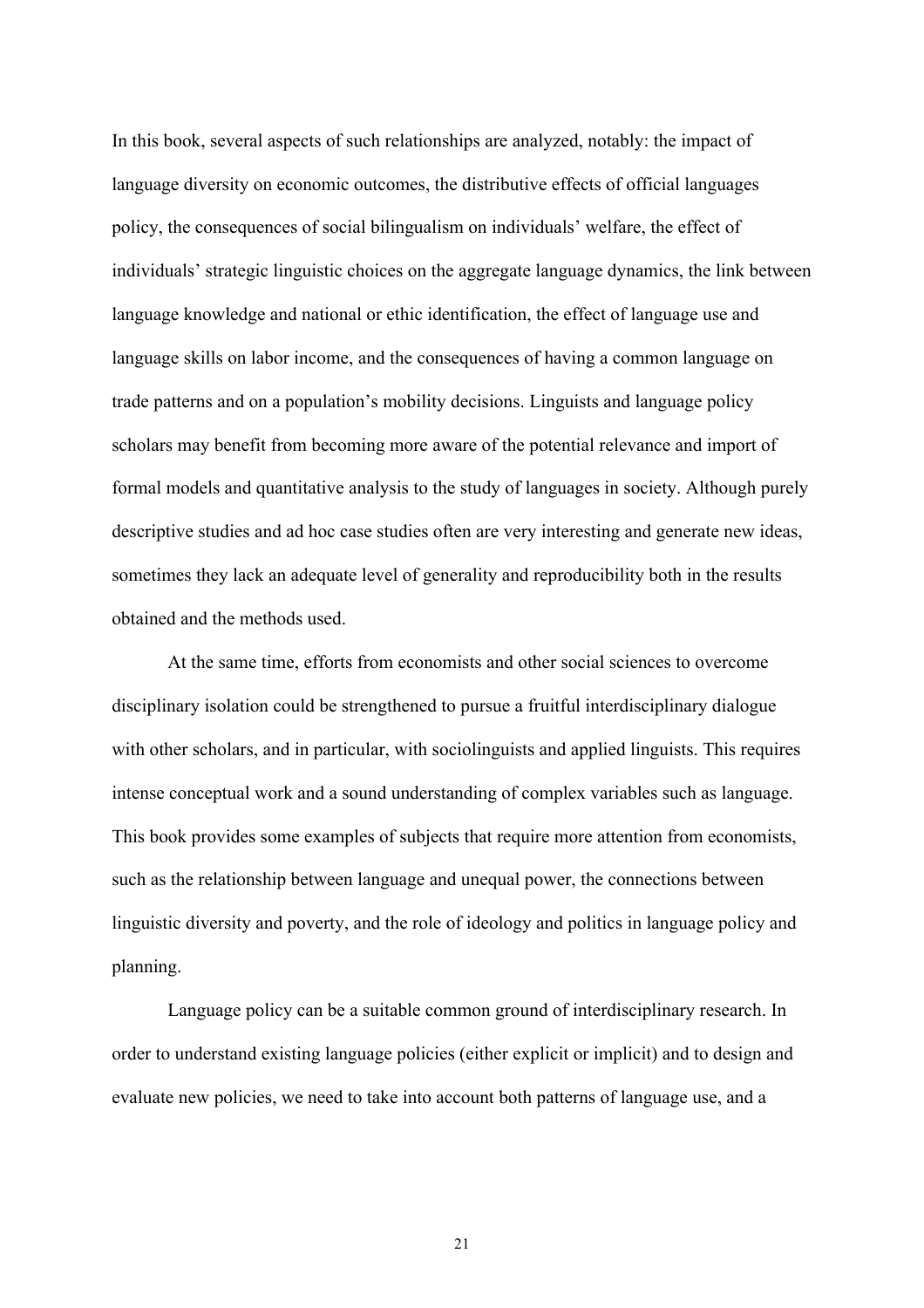people's linguistic attitudes, ideologies, on the one hand, and notions such as costs, benefits, incentives, and welfare, on the other hand.

## **Acknowledgments**

We, the editors, would like to use the opportunity to thank all the authors contributing to this book. The process leading up to the final product has been longer than we originally expected, and we are very grateful to the authors for their patience and preparedness to rework their contributions several times in response to the suggestions of the discussants and referees as well as the editors. In this connection, we also like to express our gratitude to the discussants and referees, namely, Jan Fidrmuc, Federico Gobbo, Walter Krämer, and Laura Onofri, who all contributed substantially to the quality of the book. Our special thanks go to CESIfo in Munich, especially to Katja Gramann and Michael Stimmelmayr, for the financial and perfect organizational support in preparing and carrying out the Workshop, making it so interesting and pleasant.

Part of the work on this book has been carried out at Humboldt-Universität zu Berlin in its Research group on economics and language, where Michele Gazzola is a staff researcher and Bengt-Arne Wickström a frequent visitor. The members of the group received funding from the European Union's Seventh Framework Programme (Project MIME—grant agreement 613344),the Research Executive Agency of the European Commission (Project LAPO—grant agreement PIEF-GA-2012–327225) and the Swiss National Science Foundation (project PBGEP1-145655) This support is gratefully acknowledged.

#### **Notes**

1. Source: Migration Policy Institute. "Immigrant" includes naturalized citizens, lawful permanent residents, refugees and asylees, persons on certain temporary visas, and the unauthorized.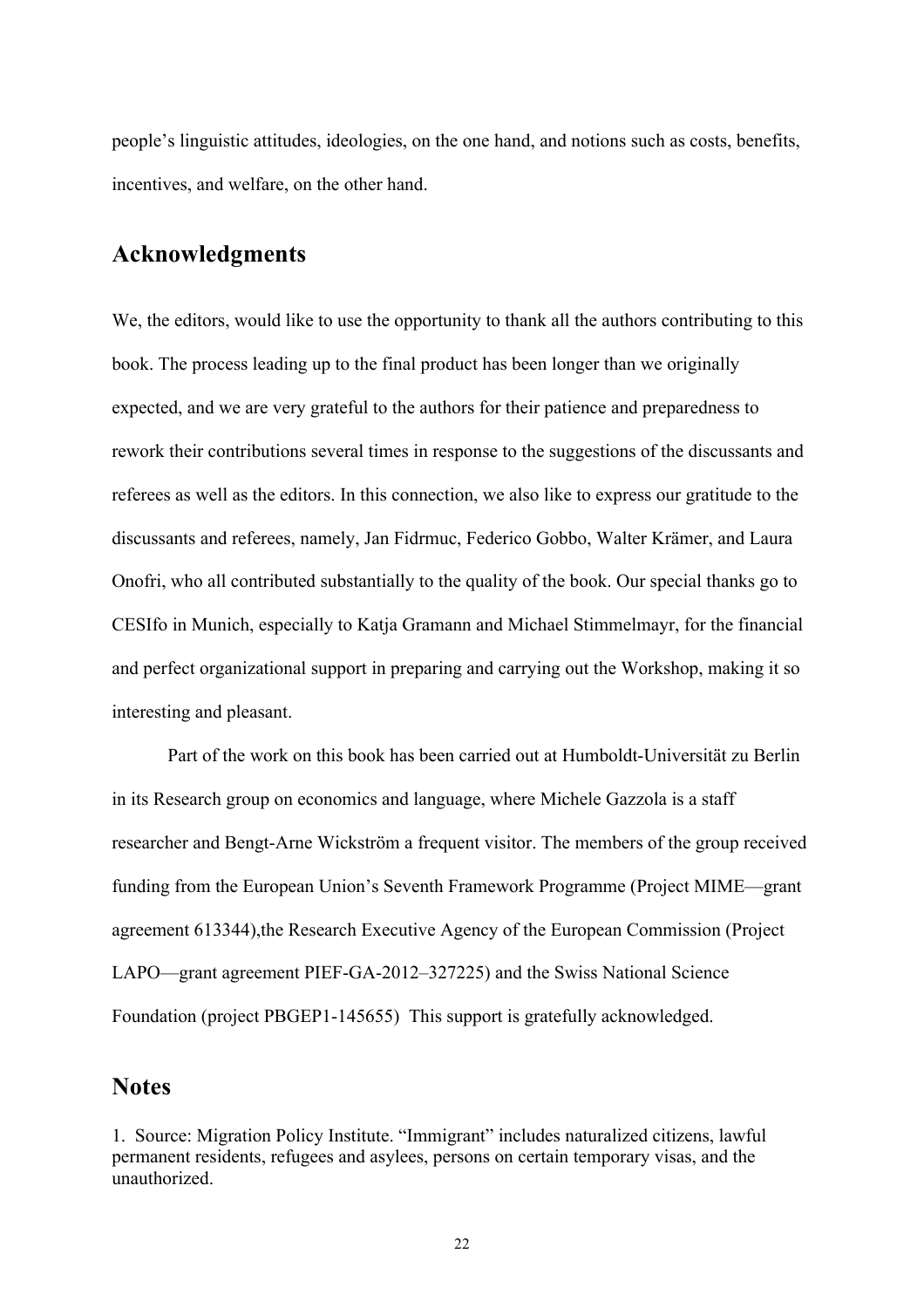2. Both the term language policy and language planning are employed. In recent years, researchers tend to use the encompassing term "language policy and planning". For an introduction to this research area , see, for example, Johnson (2013), Spolsky (2012), and Ricento (2006a).

3. See Grin (2003) and Gazzola (2014) for an historical overview.

4. The editors received 44 full papers, which were subsequently cross-reviewed. Besides the presentations of the three keynote speakers, eleven were selected for the program. As many of the proposed contributions were of exceptional quality, it was difficult to select the best. Beside the intrinsic quality of the papers, other important criteria taken into account were the interdisciplinary nature of the contribution, and the need to have a symposium covering different topics and geographical areas. As travel costs of all contributing participants were paid, the symposium became a truly international event not limited only to European participants.

# **References**

Bonino, Dario, Alberto Ciaramella, and Fulvio Corno. 2010. Review of the state-of-the-art in patent information and forthcoming evolutions in intelligent patent informatics. *World Patent Information* **32**: 30–38.

Callahan, Rebecca M., and Patricia C. Gándara, eds. 2014. *The Bilingual Advantage: Language, Literacy and the US Labor Market*. Bristol: Multilingual Matters.

Chiswick, Barry R., and Paul W. Miller. 2007. *The Economics of Language: International Analyses*. New York: Routledge.

Gazzola, Michele. 2014*. The Evaluation of Language Regimes. Theory and Application to Multilingual Patent Organisations*. Amsterdam: John Benjamins.

Ginsburgh, Victor, and Shlomo Weber. 2011. *How Many Languages Do We Need? The Economics of Linguistic Diversity*. Princeton: Princeton University Press.

Ginsburgh, Victor, and Shlomo Weber. 2016. *The Palgrave Handbook of Economics and Language*. Houndmills: Palgrave-Macmillan.

Grin, François. 2003. Language Planning and Economics. *Current Issues in Language Planning* **4** (1): 1–66.

Grin, François, Claudio Sfreddo, and François Vaillancourt. 2010. *The Economics of the Multilingual Workplace*. London: Routledge.

Harbert, Wayne, ed. 2008. *Language and Poverty*. Clevedon: Multilingual Matters.

Johnson, David Cassels. 2013. *Language Policy*. Houndmills: Palgrave Macmillan.